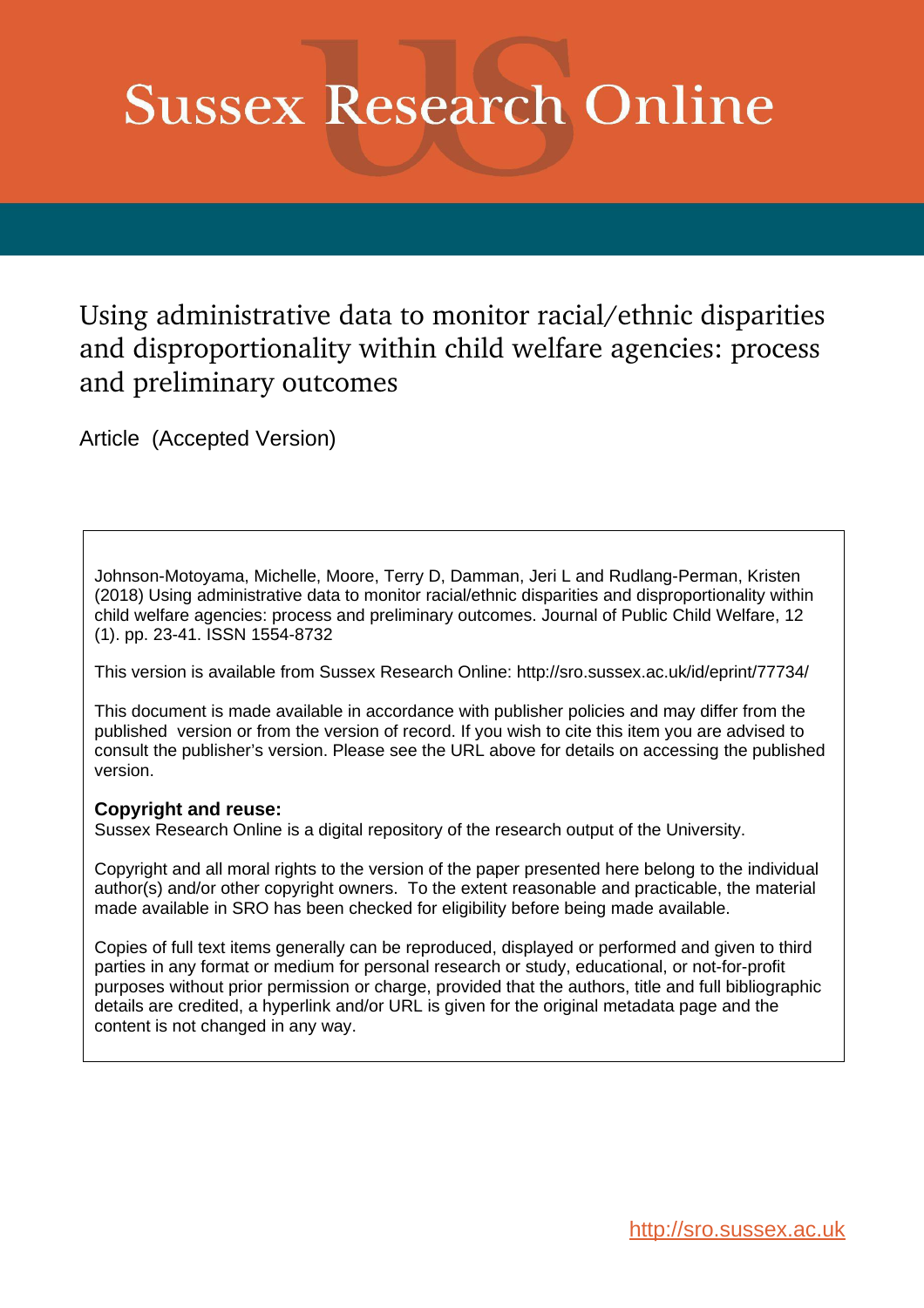#### Abstract

Child welfare administrative data is increasingly used to identify racial/ethnic disproportionality and disparities at various levels of aggregation. However, child welfare agencies typically face challenges in harnessing administrative data to examine racial/ethnic disproportionality and disparities at meaningful levels of analysis due to limited resources and/or tools for reporting. This paper describes the process through which a multi-state workgroup designed and developed management reports to monitor racial/ethnic disparities and disproportionality using a web-based child welfare administrative data reporting system. The article provides an overview of the process, outcome, and challenges of the group's work with the goal of offering a starting point for discussion to others who may be seeking to monitor racial/ethnic disparities and disproportionality, regardless of their reporting system.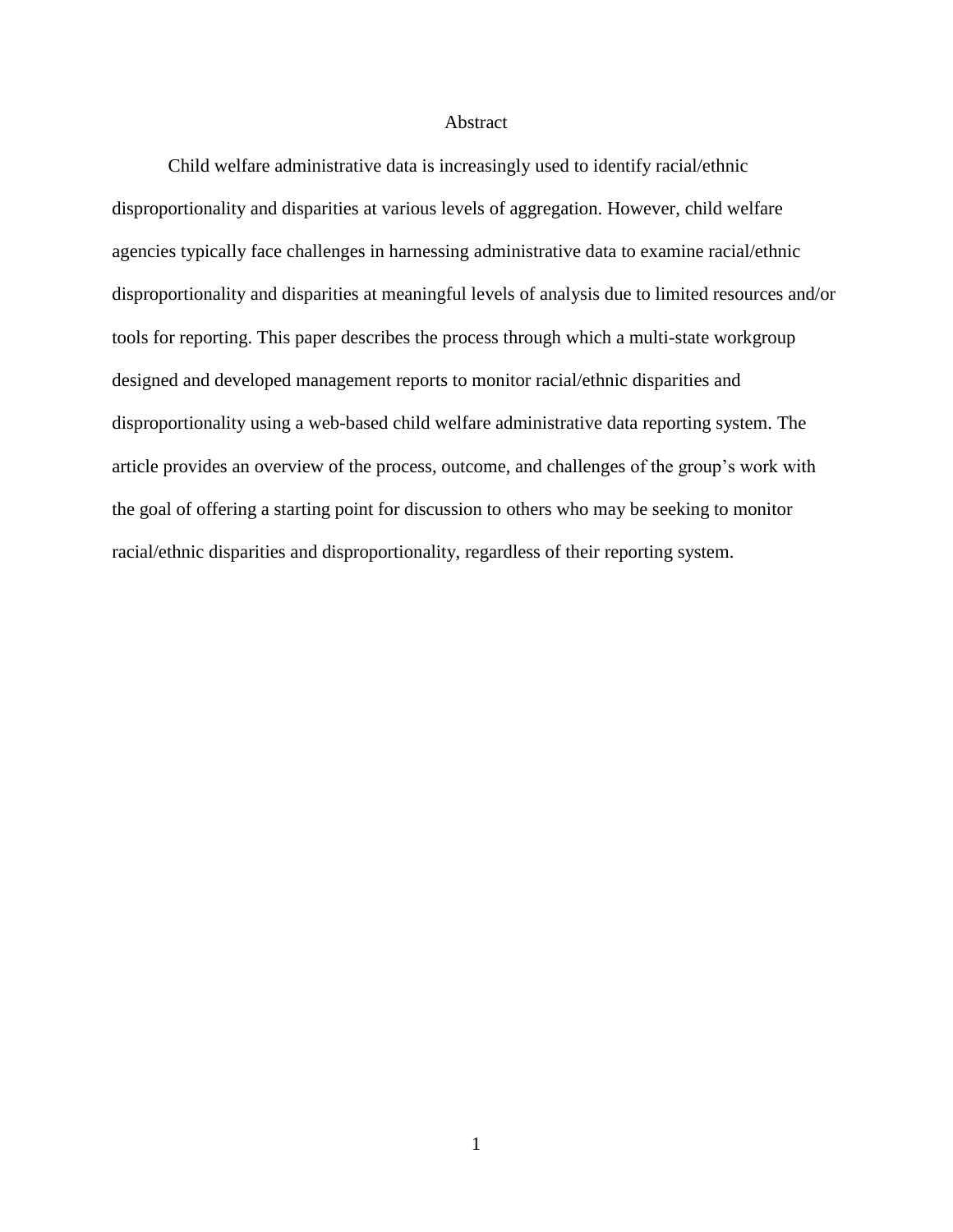A growing number of studies have documented racial/ethnic disproportionality and disparities among children involved with the child welfare system (Bowman, Hofer, O'Rourke & Read, 2009; Carter, 2010; CSSP, 2011; Cheng & Lo 2012; Drake, et al., 2011; Font, 2013; Kim, Chenot, Ji, 2011; Knott & Donovan, 2010; Putnam-Hornstein, Needell, King & Johnson-Motoyama, 2013; Summers, 2015). Broadly speaking, disproportionality refers to the underrepresentation or overrepresentation of a racial or ethnic group when compared to its percentage in the general population; whereas disparity refers to the unequal outcomes of one racial or ethnic group as compared when compared to outcomes for another racial or ethnic group (U.S.D.H.H.S., 2016). For example, a recent national study of the cumulative prevalence of confirmed child maltreatment by the age of 18 years found that at 2011 rates, Black (20.9%), Native American (14.5%), and Hispanic (13.0%) children had higher risks for confirmed maltreatment than white (10.7%) or Asian/Pacific Islander (3.8%) children (Wildeman et al., 2014). Significant variation in racial/ethnic disproportionality and disparities in child welfare has been observed at multiple decision points along the child welfare continuum as well as at the state and county levels and in urban vs. rural areas (Fluke, Harden, Jenkins, & Ruehrdanz, 2011; Maguire-Jack, Lanier, Johnson-Motoyama, Welch & Dineen, 2015). To better understand these dynamics and determine strategies to address them, child welfare agencies are tasked with identifying the groups for whom disproportionality and disparities are occurring, at what decision points in the child welfare system, and in which localities.

Child welfare administrative data are increasingly used to identify and understand racial/ethnic disproportionality and disparities. A survey conducted by the Center for the Study of Social Policy and the Alliance for Racial Equity in Child Welfare (Miller & Esenstad, 2015) highlighted the use of data as a core strategy among multiple states to promote racial equity.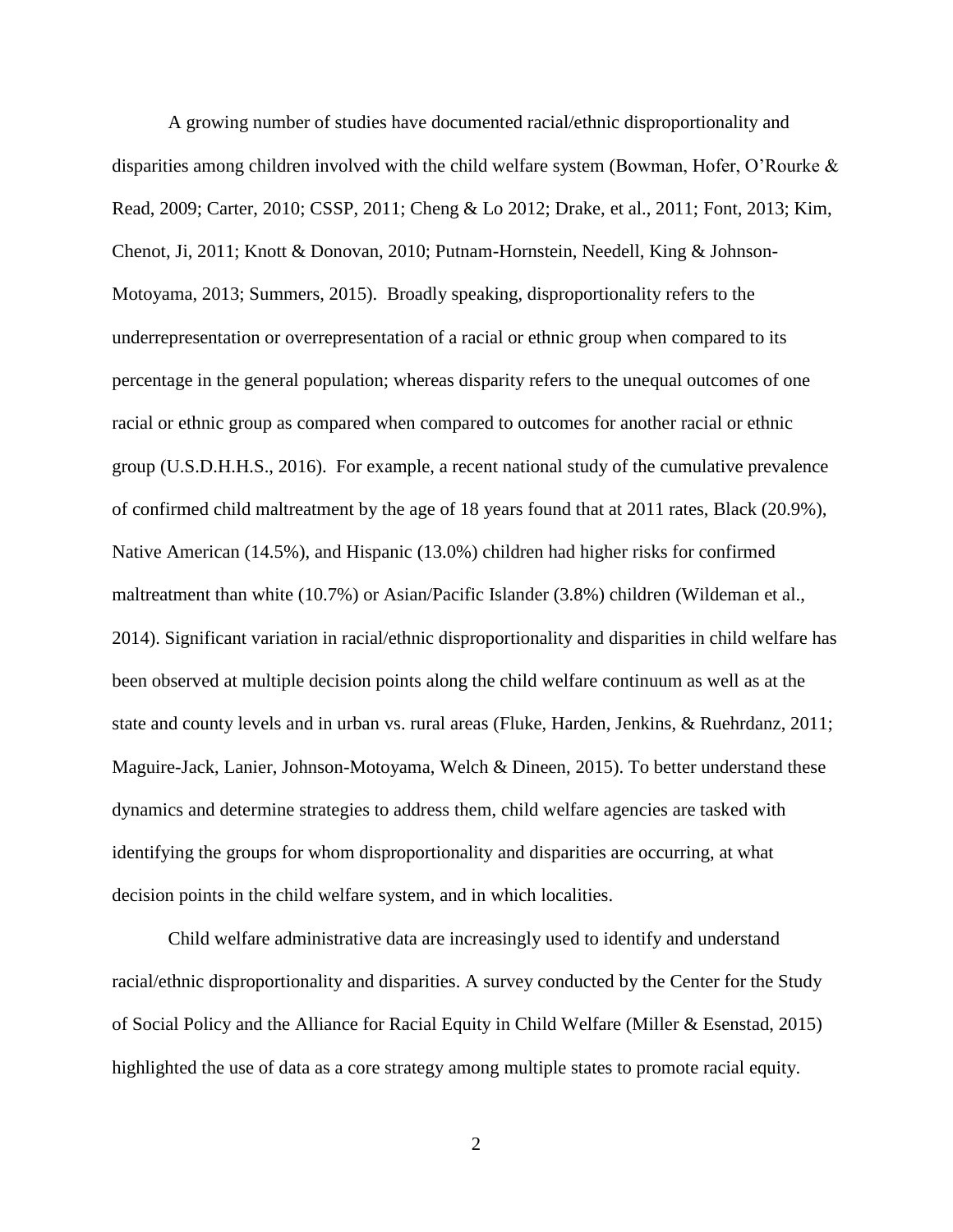While the development and analysis of data to monitor patterns and trends varies across states, it has become more sophisticated to inform planning in child welfare agencies and systems (Martin & Connelly, 2015). Yet child welfare agencies typically face challenges in harnessing data at meaningful levels of analysis (such as the county, agency, or unit) due to limited resources and/or tools for reporting (Miller & Esenstad, 2015).

This article describes the process and key decisions made by a multi-state workgroup in designing and developing up-to-date management reports to monitor racial/ethnic disparities and disproportionality. The goal of this paper is not to provide an exhaustive review of the literature on disproportionality and disparities in child welfare. Rather, we draw from the literature to provide a starting point for discussions in jurisdictions that are undertaking the important tasks of measuring, reporting, and using data to identify and address disproportionality and disparity. This effort was an initiative of Results Oriented Management (ROM), which delivers a webbased child welfare administrative data reporting system. The workgroup was comprised of 10 member states and county jurisdictions that use the system; however, the concerns that members confronted in this process have relevance for child welfare agencies regardless of the reporting system used.

#### **Approaches to Measuring Disproportionality and Disparities**

Three methods are commonly used for measuring racial disproportionality and disparities: Decision Point Analysis, Disproportionality Index, and Disproportionality Ratio (Shaw, Putnam-Hornstein, Magruder, & Needell, 2008; 2011). Decision Point Analysis (DPA) provides the building blocks of data used for calculating disproportionality by comparing the proportion of race/ethnicity groups represented at various child welfare decision points with the representation of race/ethnicity groups in a base population such as the general child population,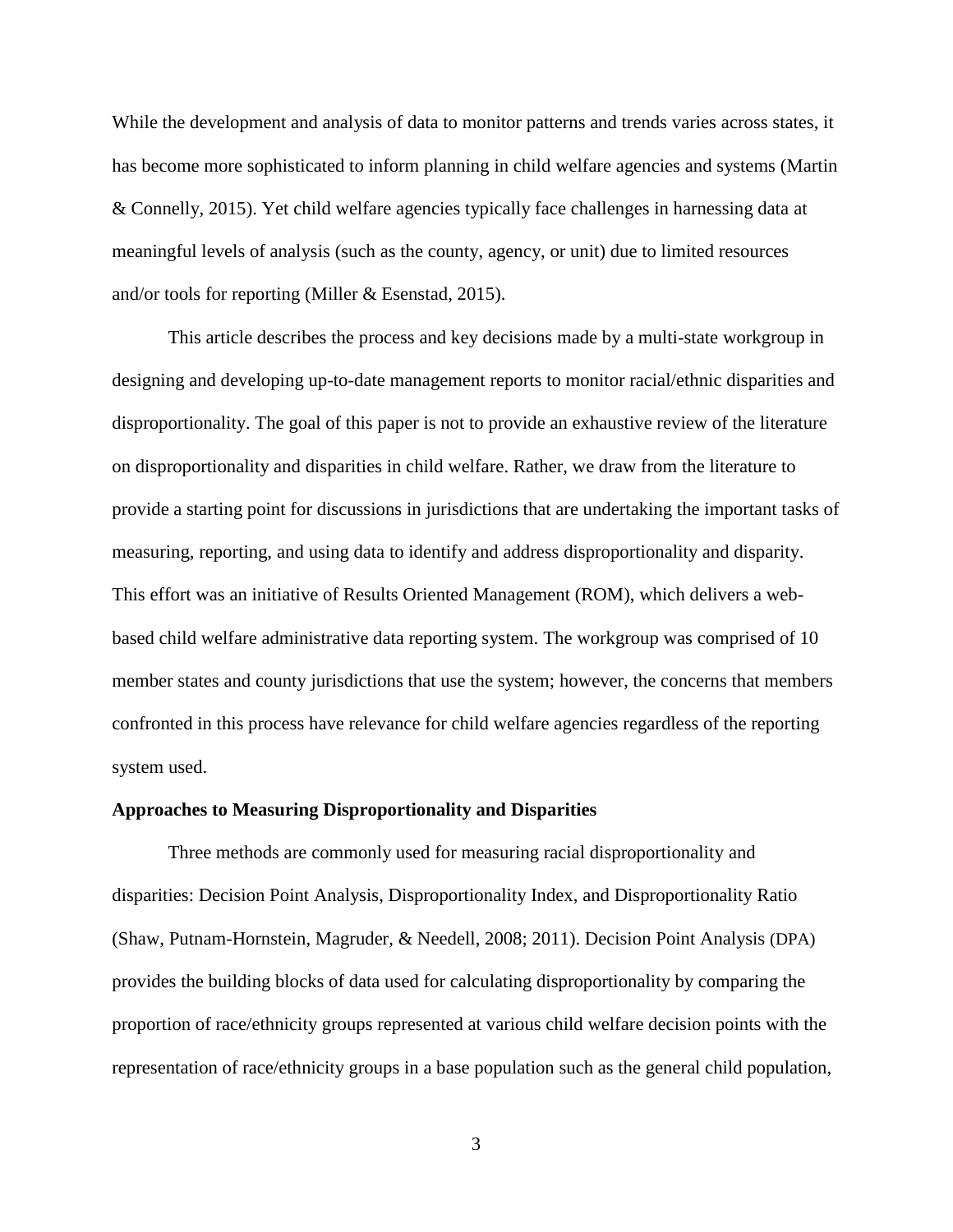the population of children in poverty, or the children in a prior decision point. Figure 1 provides an example of a DPA report that shows a set of decision points using test data.

The Disproportionality Index (DI) measurement method uses the percentage of a racial/ethnic group in a base population as the denominator and the percentage of the racial/ethnic group in the decision point as the numerator. For example, in Figure 2, the DI for Black children is 20.1% (decision point) divided by 9.2% (base population), which is 2.2. Simply stated in this example, the percent of Black children entering foster care is 2.2 times higher than the representation of Black children in the base population. DI scores of less than one reflect underrepresentation, while scores greater than one reflect overrepresentation.

The Disproportionality Ratio (DR) uses the DI scores to calculate a ratio between one race group's disproportionality to that of another group. For example, in Figure 3, the Black vs. White DR is 2.2 (DI for Black) divided by 0.8 (DI for White), which equals a Disparity Ratio of 2.8. In other words, Black children in this example were 2.8 times more likely to enter foster care than White children. Taken together, these methods reflect a sequential series of calculations: the percentage of each race group at a decision point used in the DPA is needed for calculating the DI, and the DI is necessary for calculating the DR.

#### **Administrative Data and Racial/Ethnic Disproportionality and Disparities Monitoring**

Administrative data sets have long played a critical role in child welfare, from collecting and analyzing data to meet federal guidelines to improving practice and management. At the core of these administrative data sets is a state's case management system, which is formally referred to as the Statewide Automated Child Welfare Information System (SACWIS) in most states. SACWIS is a voluntary, federally funded "record hub" for all children and families who receive some type of child welfare support that allows for standard public reporting (State & Tribal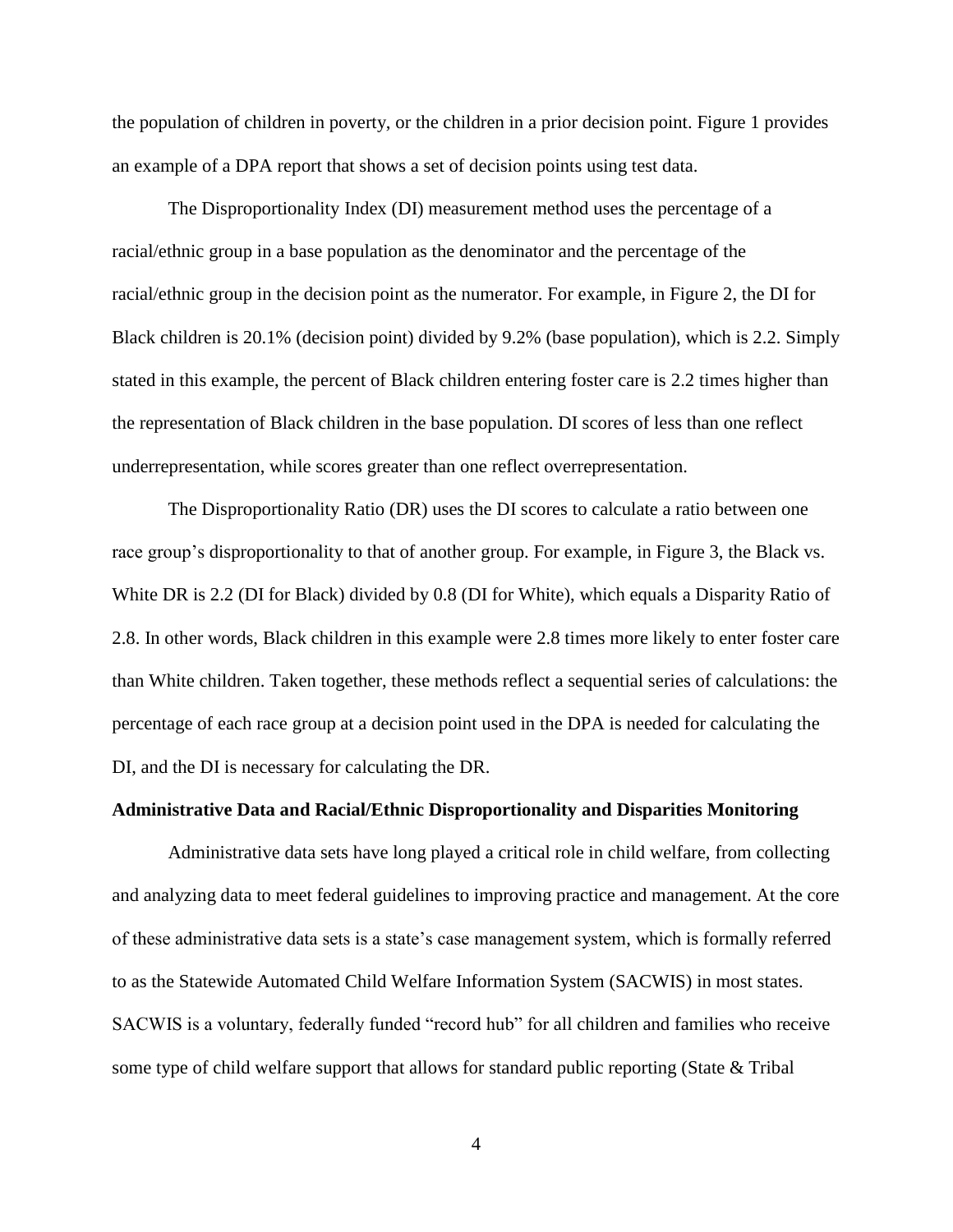Information Systems, 2015). From SACWIS or other case management systems, states routinely submit case-level data to populate two key national data sets that collect data in a standardized manner: 1) the National Child Abuse and Neglect Data System (NCANDS) and 2) the Adoption and Foster Care Analysis and Reporting System (AFCARS). Both NCANDS and AFCARS play a significant role in periodic reviews of state child welfare systems that are conducted by the federal Children's Bureau, formally known as the Child and Family Services Reviews (CFSRs).

Over the years, states, counties, and national organizations have recognized the value of using administrative data as a tool to assess racial/ethnic disproportionality and disparities in child welfare. To date, two organizations have created tools for local jurisdictions to use for monitoring racial/ethnic disproportionality and disparities. The California Child Welfare Indicators Project (CCWIP) began over a decade ago, and has provided online disparity reports and a modifiable disparity matrix tool for California counties since 2005 (CCWIP, n.d.). The Center for the Study of Social Policy's Alliance for Racial Equity in Child Welfare created the Racial Equity Child Welfare Data Analysis Tool, which is available to states and counties upon request. This tool provides disproportionality and disparity calculations through an Excel based spreadsheet for NCANDS and AFCARS data entry.

#### **The ROM System**

The ROM reporting system provides up-to-date data that supports continuous quality improvement activity and organizational learning in states around the country. This interactive web-based reporting application was designed by university research staff with expertise in child welfare, and developed by independent software developers in 2004. The system uses data captured in existing child welfare data systems (e.g., SACWIS) and uses a longitudinal database structure for generating reports. Many of the data fields used are consistent with definitions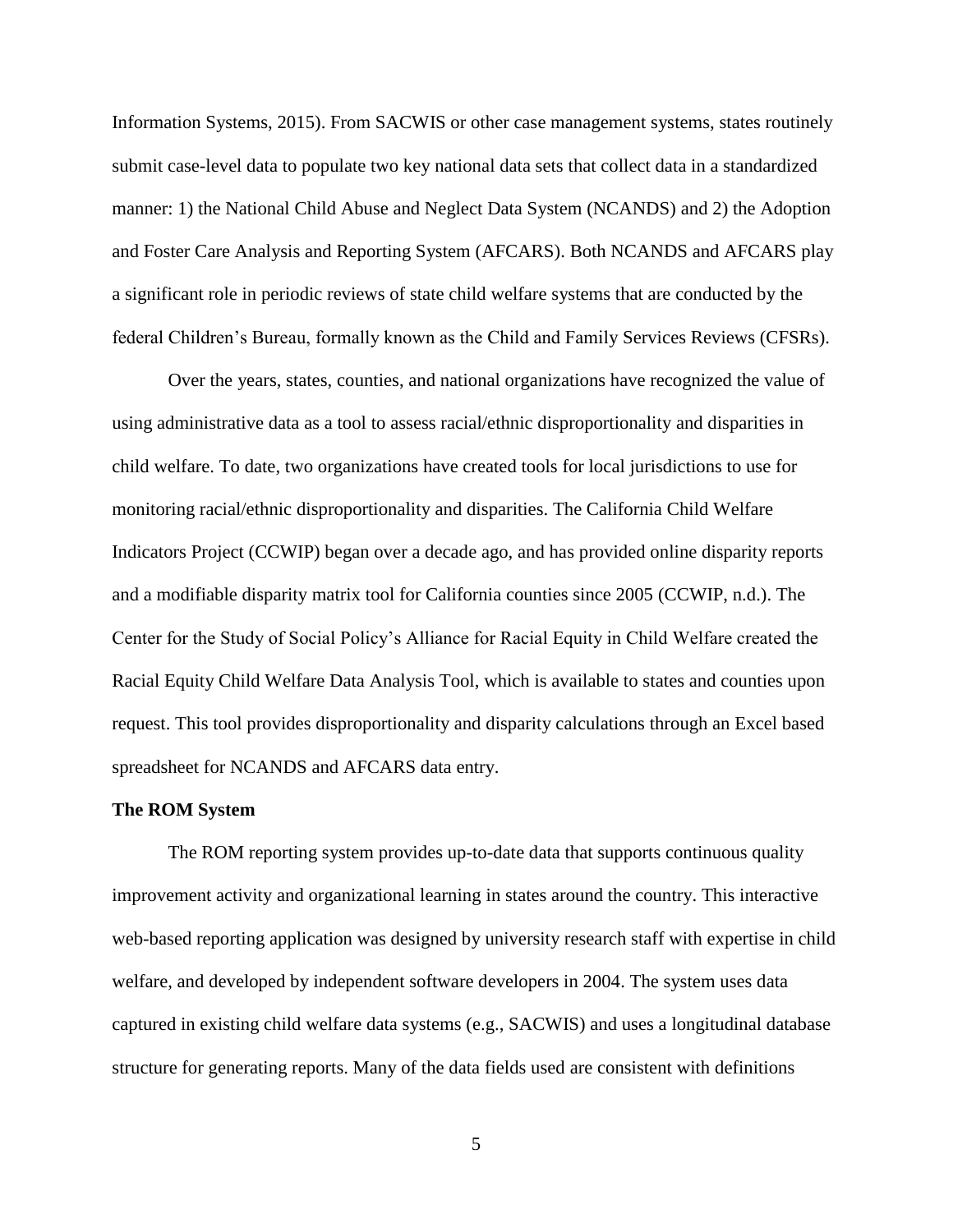provided in AFCARS and NCANDS. In the early stages of implementation, the project team works with agencies to "map" and validate agency data with the system data fields. Secure access to the system is controlled through approved users managed at the agency level. In some states, data has also been made available through the creation of public access sites to achieve performance transparency (see Colorado's public site at http://www.cdhsdatamatters.org/).

The system provides reports on a range of national (e.g., CFSRs) and local performance indicators using data refreshed daily or weekly. Data are presented on the three major service areas of public child welfare: child protection, in-home services, and foster care. A core set of reports available to all sites provide data that are descriptive (e.g., case counts, placement level of care), process oriented (e.g., monthly caseworker visits, timely completion of investigations), and outcome focused (e.g., timely permanency, safety, and well-being). Custom reports are also developed based on site specific needs. The system is informed by the principles of learning organizations (Poertner & Rapp, 2007) and addresses a need among child welfare agencies for improved access to existing data by providing useable formats that enable agencies to better organize and visualize their data at multiple levels.

Data in the system are presented in graphs and tables, and users can "drill down" to retrieve case specific data from report tables, and save datasets for further analysis and data validation. The application enables users to view trends over time, set parameters (e.g., management unit, time period), compare management units (e.g., regions, offices, supervisors, caseworkers), and cross tabulate data by a range of state-selected independent variables (e.g., child characteristics, judicial districts, removal reasons, providers). Filtering is provided on a wide range of variables when there is a need to focus on specific sub-populations. The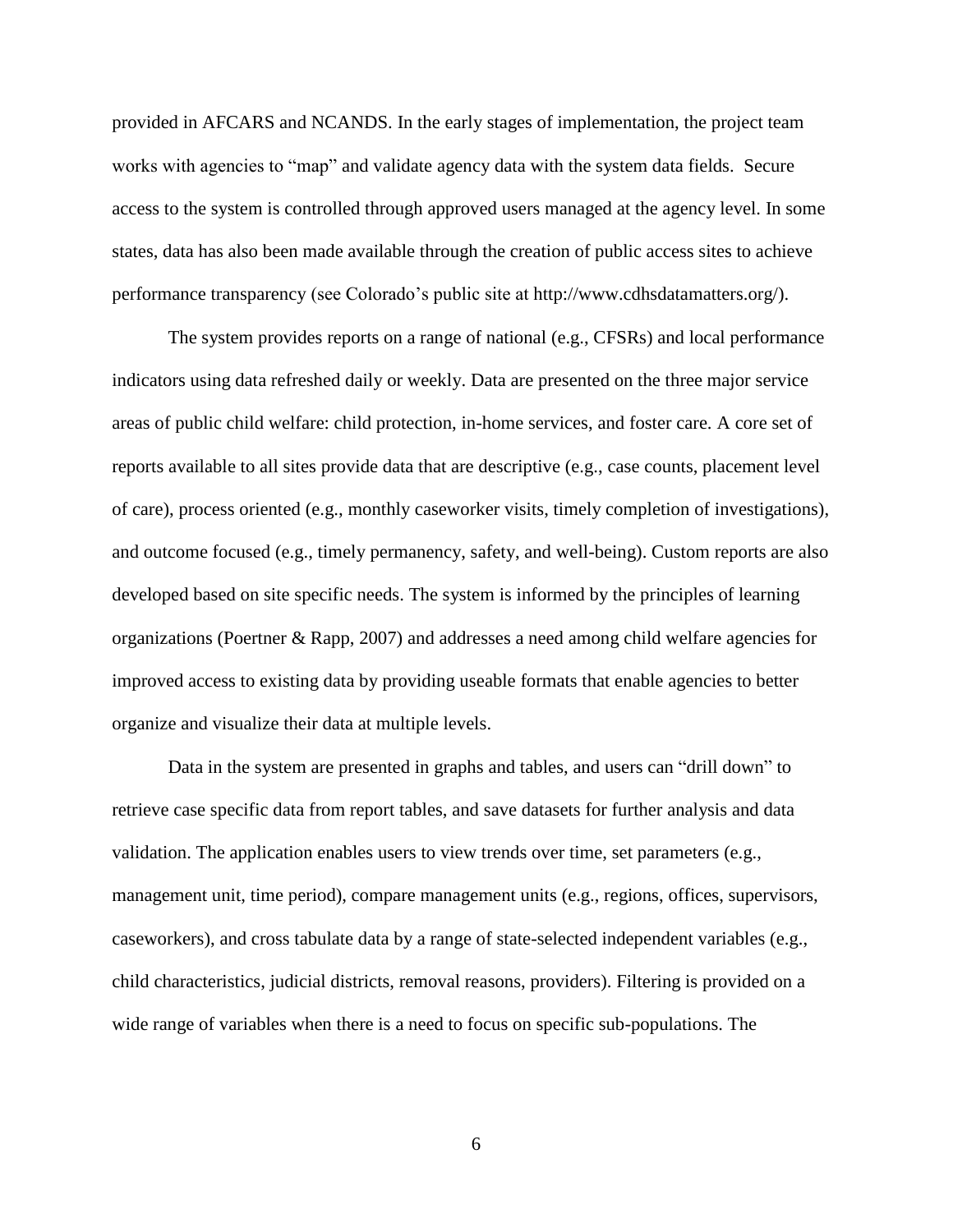development of new reports or report functionality is conducted in collaboration with member jurisdictions (i.e., state, county) to best meet their reporting needs.

#### **The Racial Disparities and Disproportionality Work Group**

The project team convened the Racial Disparity and Disproportionality (RDD) work group in May 2013 in response to growing concerns raised about disproportionality by the system's Leadership Council, a group comprised of representatives of all participating states that meets on a quarterly basis to discuss common needs and further system developments. The RDD work group was tasked with guiding the development of new reports that would provide states with the ability to analyze their own data to identify disproportionality or disparities at various decision points throughout the child welfare system.

The RDD workgroup was comprised of 18 representatives from 10 child welfare agencies (9 state and 1 county) that had implemented ROM reports as their reporting tool at that time. The representatives included state or county staff with responsibilities for data systems, data analysis, and/or continuous quality improvement efforts in their jurisdiction. Several of the workgroup members or their jurisdictions had some experience with developing reports on racial disproportionality and disparity within their own jurisdiction. Some of these ten agencies also had organized efforts to focus attention on disproportionality and other race related issues.

The project staff facilitated the workgroup, and individuals from Casey Family Programs and the University of Kansas School of Social Welfare contributed their expertise on racial/ethnic disparities and disproportionality in child welfare. The effort was partially funded by Casey Family Programs.

#### **The RDD Work Group and Key Considerations and Decisions**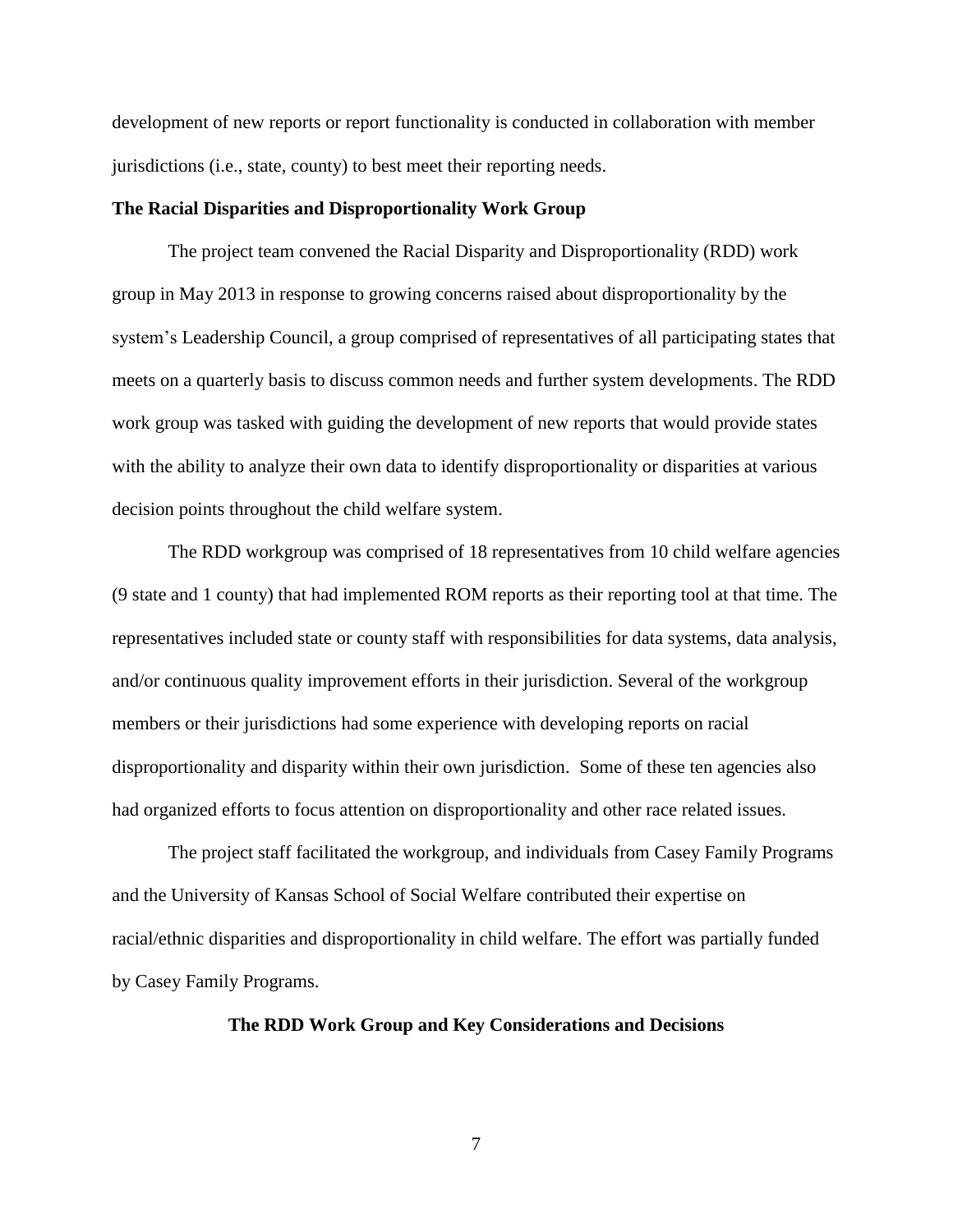Early on, the workgroup established the goals of defining and designing a set of reports that would lead to a better understanding of racial disproportionality and disparity dynamics; developing a reporting model that could be implemented across states accounting for jurisdictional preferences; and identifying strategies for addressing disproportionality and disparities once the reports were developed and disseminated. The workgroup held five two-hour meetings in May and June of 2013 to discuss theory, research, and measurement methods and to determine the content and design of the RDD reports.

#### **Theories of Racial/Ethnic Disproportionality and Disparities**

To frame the group's work, members first discussed theories of disproportionality and disparities that sought to address the "why" question of what accounts for disproportionality and disparities. Is it bias? Or do other factors explain these dynamics? To address this question, the workgroup was provided with an overview of theory and related empirical research regarding (1) disproportional poverty, child maltreatment risk factors, and need among overrepresented racial and ethnic groups; (2) racial bias or other inconsistencies in practice that potentially manufacture differences in decision making and child welfare outcomes; and (3) organizational and institutional conditions and features that produce and/or exacerbate disproportionality. These theories are presented here briefly. $<sup>1</sup>$ </sup>

**Disproportional poverty, child maltreatment risk, and need.** Although poverty does not cause maltreatment, per se, considerable evidence suggests that maltreatment occurs disproportionately among families experiencing poverty. For example, findings from the Fourth National Incidence Study of Child Abuse and Neglect (NIS-4) indicate that children in

 $\overline{\phantom{a}}$ 

<sup>&</sup>lt;sup>1</sup> Note that workgroup members were provided with an annotated bibliography on disproportionality that was generated through a systematic search. This resource is available at [http://childrenandfamilies.ku.edu/ROM/RDD-](http://childrenandfamilies.ku.edu/ROM/RDD-Report.pdf)[Report.pdf.](http://childrenandfamilies.ku.edu/ROM/RDD-Report.pdf)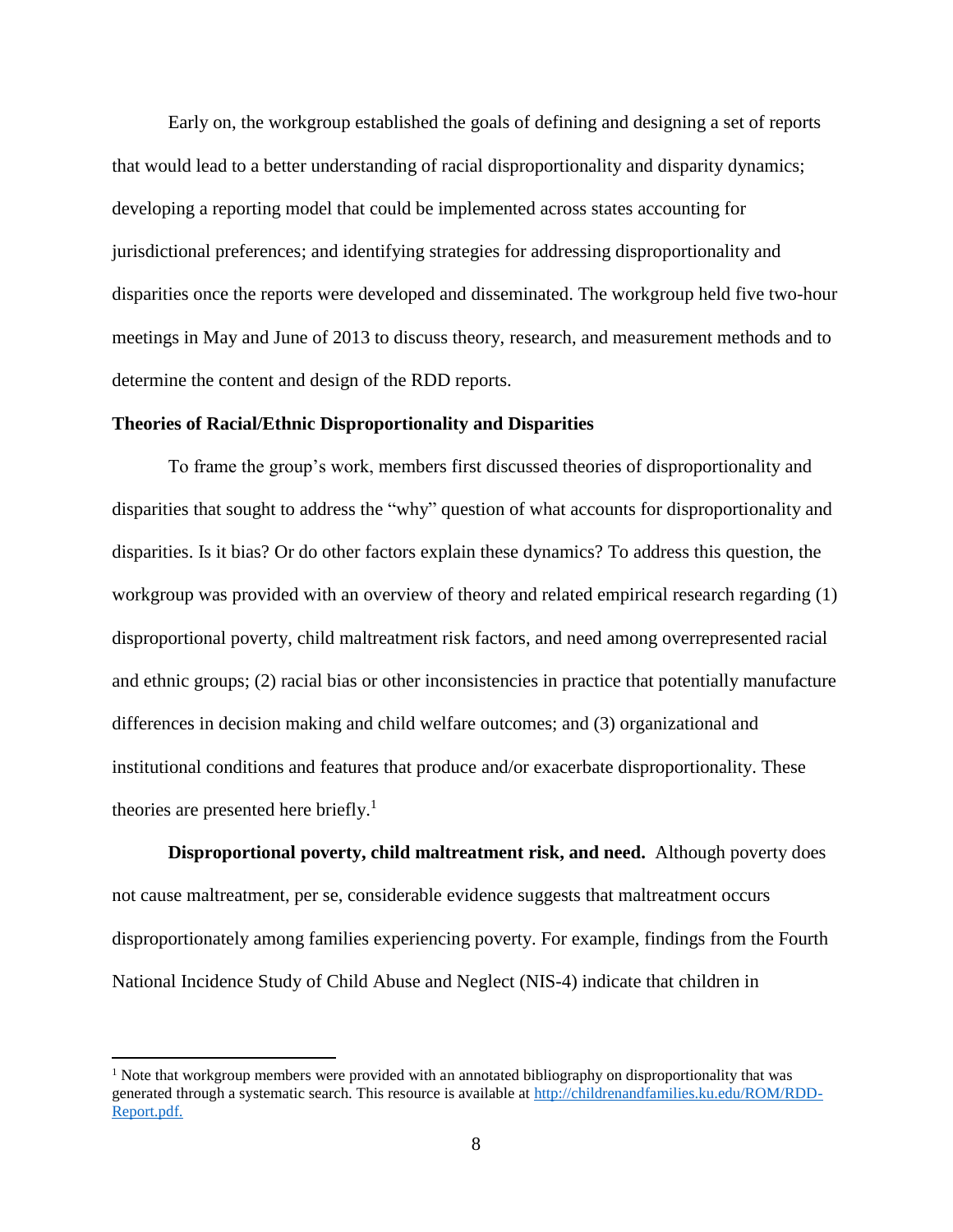households of low income experience maltreatment at a rate of more than 5 times the rate of other children (Sedlak et al., 2010). Moreover, research suggests that the disproportionate experience of poverty may explain racial/ethnic disparities in child welfare services involvement (e.g., Maguire-Jack et al., 2015; Putnam-Hornstein, Needell, King, & Johnson-Motoyama, 2013).

A growing body of research also links neighborhood poverty to child maltreatment. For example, a recent study demonstrated the salient role that community poverty plays in child neglect among African Americans when compared to whites after taking individual level income into consideration, suggesting that children reported for the same forms of neglect may face very different challenges in their community based on race such as resource availability, as well as the disproportional experience of crime and neighborhood violence (e.g., Jonson-Reid, Drake & Zhou, 2013). Therefore, according to the theory of disproportional poverty or need, certain groups of children may be reported and processed through the child welfare system at different rates due to maltreatment risks associated with greater individual needs as well as fewer community resources.

Yet, other studies have demonstrated that racial/ethnic differences may be more important in influencing decisions to act despite assessments of poverty (e.g., Dettlaff et al., 2011). This finding raises an important question of what race/ethnicity represents to the decision maker.

**Racial bias and inconsistencies in practice.** Racial bias has been one of the most hotly debated explanations for disproportionality in child welfare (e.g., Bartholet, 2009; Drake et al., 2011). However, from a research perspective, this dynamic has been difficult to isolate and findings have been mixed. For example, studies of mandated reporters suggest that race/ethnicity is a significant factor in maltreatment reporting in some studies (e.g., Cort, Cerulli, & He, 2010)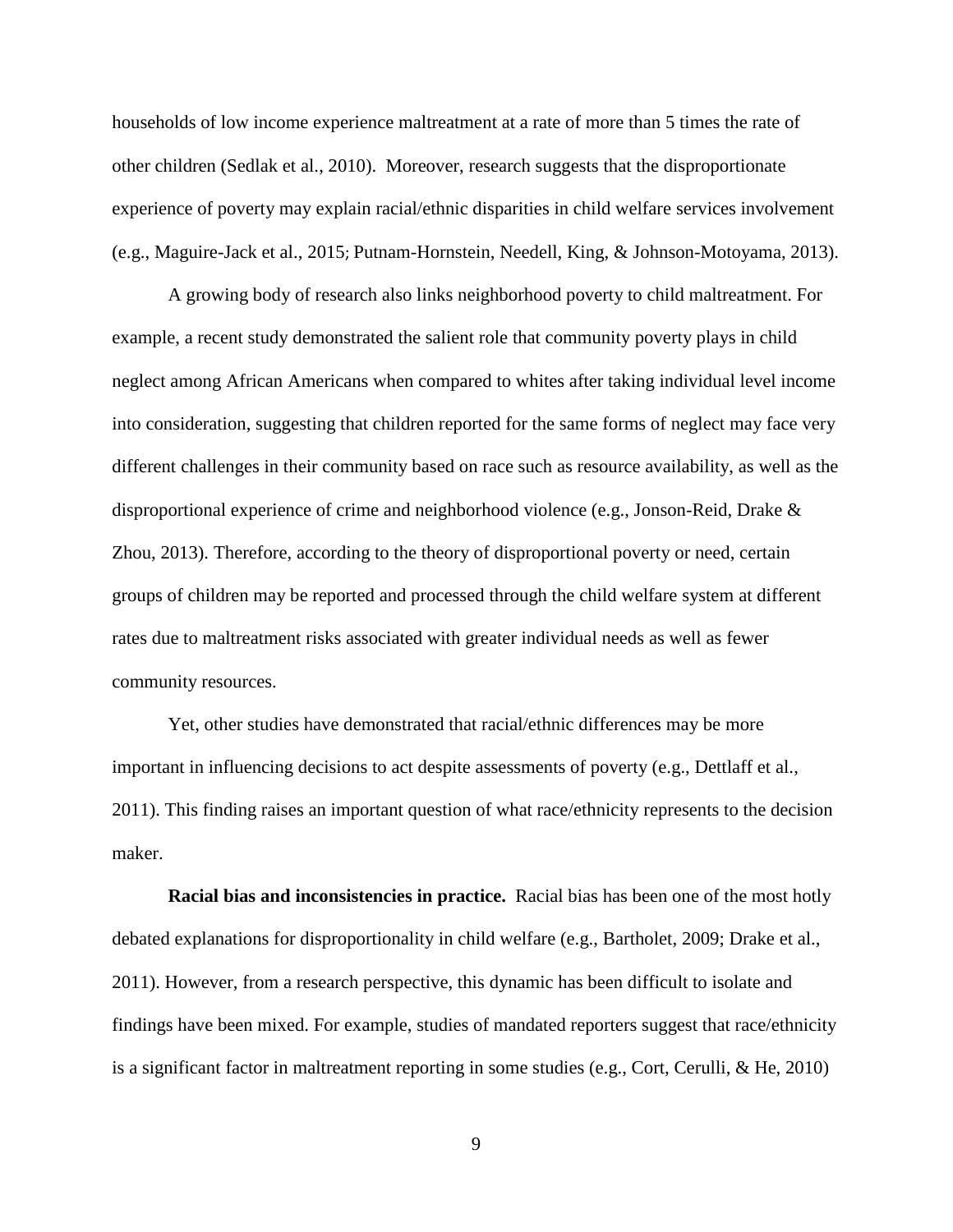but not others after accounting for poverty (e.g., Drake, Lee & Jonson-Reid, 2009). The few studies that have examined the role of race/ethnicity in caseworker decisions have also yielded mixed findings. For example, an Illinois study found no evidence that white workers substantiated cases involving African Americans at higher rates than those involving whites (Rolock & Testa, 2005). Yet race/ethnicity (Dettlaff et al., 2011) and caregiver birthplace (Johnson-Motoyama, Dettlaff, & Finno, 2012) have been found to be relevant factors in substantiation decisions after accounting for poverty. Further, qualitative studies that have incorporated questions about bias suggest a small but cumulative effect of race throughout the service system (e.g. Chibnall et al., 2013).

**Organizational and institutional conditions.** A third theory suggests that system level factors such as agency infrastructure, resource availability, and leadership influence organizational culture, which differentially affects the structure and delivery of child welfare services to racial/ethnic minority families. For example, the Center for the Study of Social Policy (CSSP) found a number of institutional conditions and features to contribute to the outcomes experienced by African American families and children including high caseloads, an organizational culture of fear that was inhibiting workers from family centered practice, rules and regulations that were deterring relative placement (often for reasons of poverty), and a lack of meaningful infrastructure to support the child welfare agency in providing parents with 'reasonable efforts' to reunify. In scrolling through the list of specific institutional features that were found to be problematic for African American families, one might argue that these features are likely problematic for all families. However, a noteworthy feature of the analysis was its description of the complex challenges faced by African Americans as a result of the disinvestment in their communities, including the struggle of African Americans to find adequate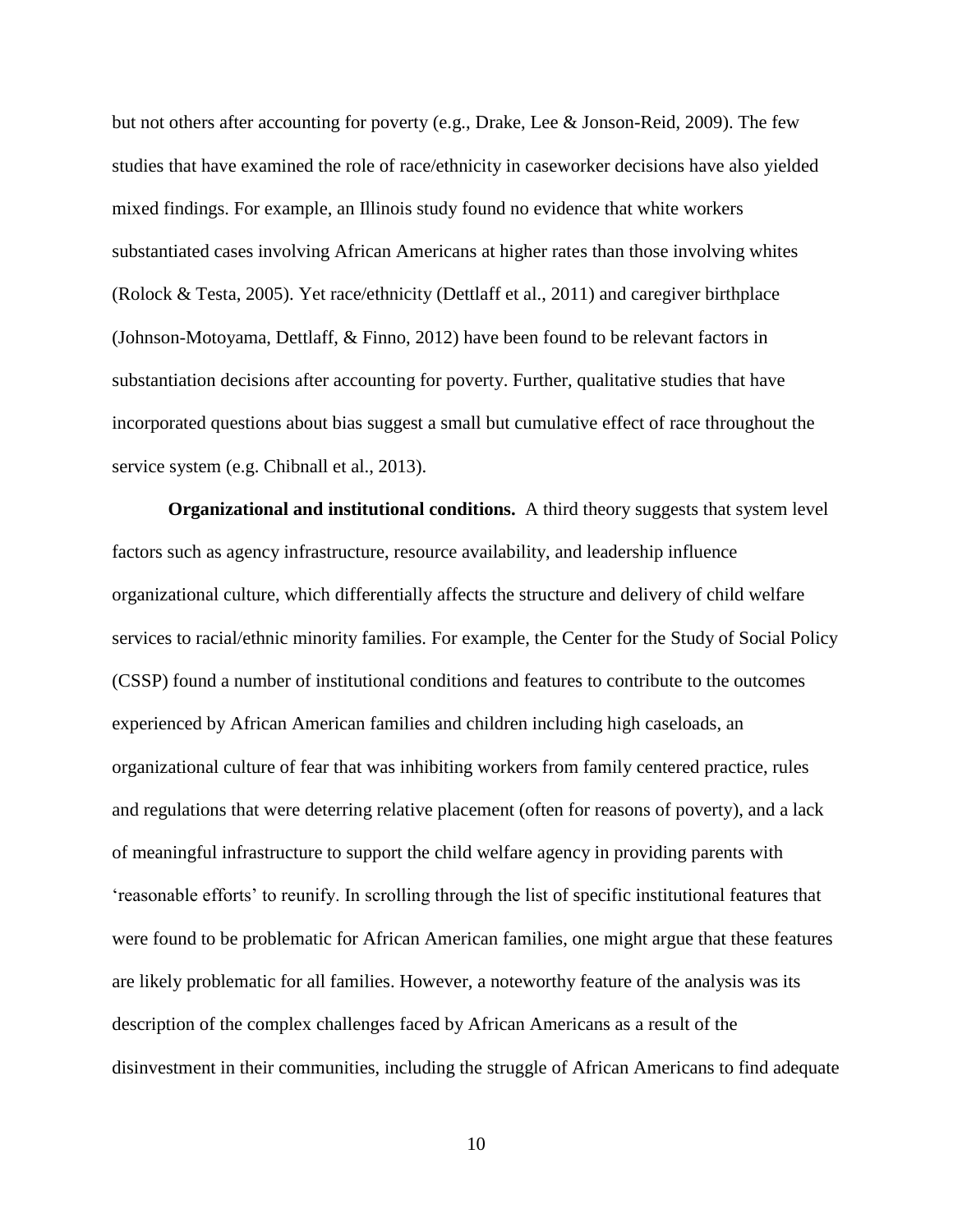housing and jobs, healthy and affordable food, safe and academically challenging schools, and clean, secure parks and neighborhoods in communities that were described as having poor services, particularly prevention services.

Workgroup participants agreed that each theory likely holds some degree of relevance and power to explain disparities and disproportionality, and that the relative contribution of each theory was likely to vary by jurisdiction. The discussion promoted a shared understanding of relevant theories and informed the development of RDD reports by underscoring the importance of accounting for poverty in reporting.

#### **Measurement Methods**

As a next step, the workgroup was presented with information on measurement methods and terminology used from different reporting systems and published articles including content on decision points, base populations and population data sources for use in calculations, classifications of child race/ethnicity, and methods of calculating disproportionality and disparities. The considerations that were discussed and the consensus decisions that emerged are presented in turn.

**Decision points.** Research suggests that disproportionality and disparities occur at nearly every point in the child welfare system, but that the presence and magnitude of disproportionality may vary from group to group, and point to point. Movement of a child from one status point in the system to another (e.g., investigation to substantiation) typically results from a decision; therefore, these points are commonly referred to as "decision points." The workgroup considered a wide range of decision points for use in the reports and ultimately prioritized a subset using a tiered approach (Figure 4). In addition to these decision points, seven states had implemented Alternative (Differential) Response and later expressed interest in showing both alternative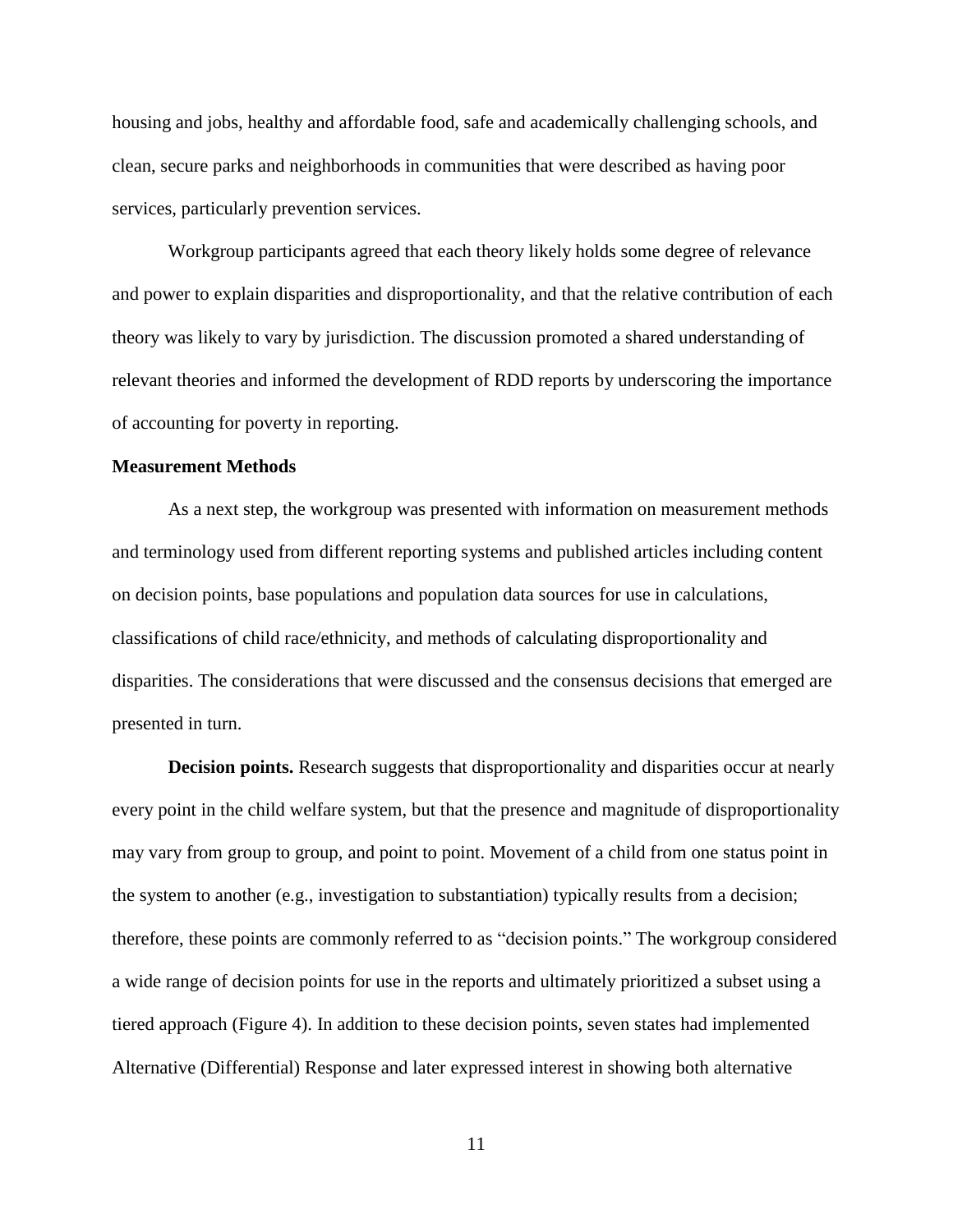response and investigations by race decision points in ROM. With regard to reporting periods, the workgroup determined that all decision points except "In Foster Care" would be provided as floating 12-month (annualized) data points, thus providing a more stable sample for smaller administrative units (i.e., counties). For example, the number of accepted reports shown for June 2013 would be those accepted from July 1, 2012 – June 2013. The number of children "In Foster Care" would include all children in an open federal removal episode on the last day of a report period.

Discussion of each of the decision points helped to shape the final determination of data views needed to facilitate a better understanding of racial disproportionality and disparities. However, the discussion also raised concerns inherent to disproportionality measurement. For example, the workgroup wrestled with conceptual distinctions between decision points, stages, and outcomes, and discussed potential difficulties in the interpretation of disproportionality and disparities given that some decision points are considered negative child outcomes (e.g., victimization), whereas others are considered to be positive (e.g., achieving permanency). The workgroup decided to develop an initial set of reports based on the 1<sup>st</sup> Tier decision points (see Figure 3) to keep the development work at a manageable level, with the option of including additional decision points at a later point.

**Race classification.** The classification of race has historically been a difficult and sensitive topic with imperfect solutions. Methodologically speaking, the calculation of disproportionality and disparity is dependent upon having a single race variable. NCANDS and AFCARS race categories include American Indian or Alaska Native; Asian; Black or African American; Native Hawaiian or Other Pacific Islander; and White. Hispanic is recorded as an ethnicity. A child can also be recorded in one or more race categories. Child welfare agencies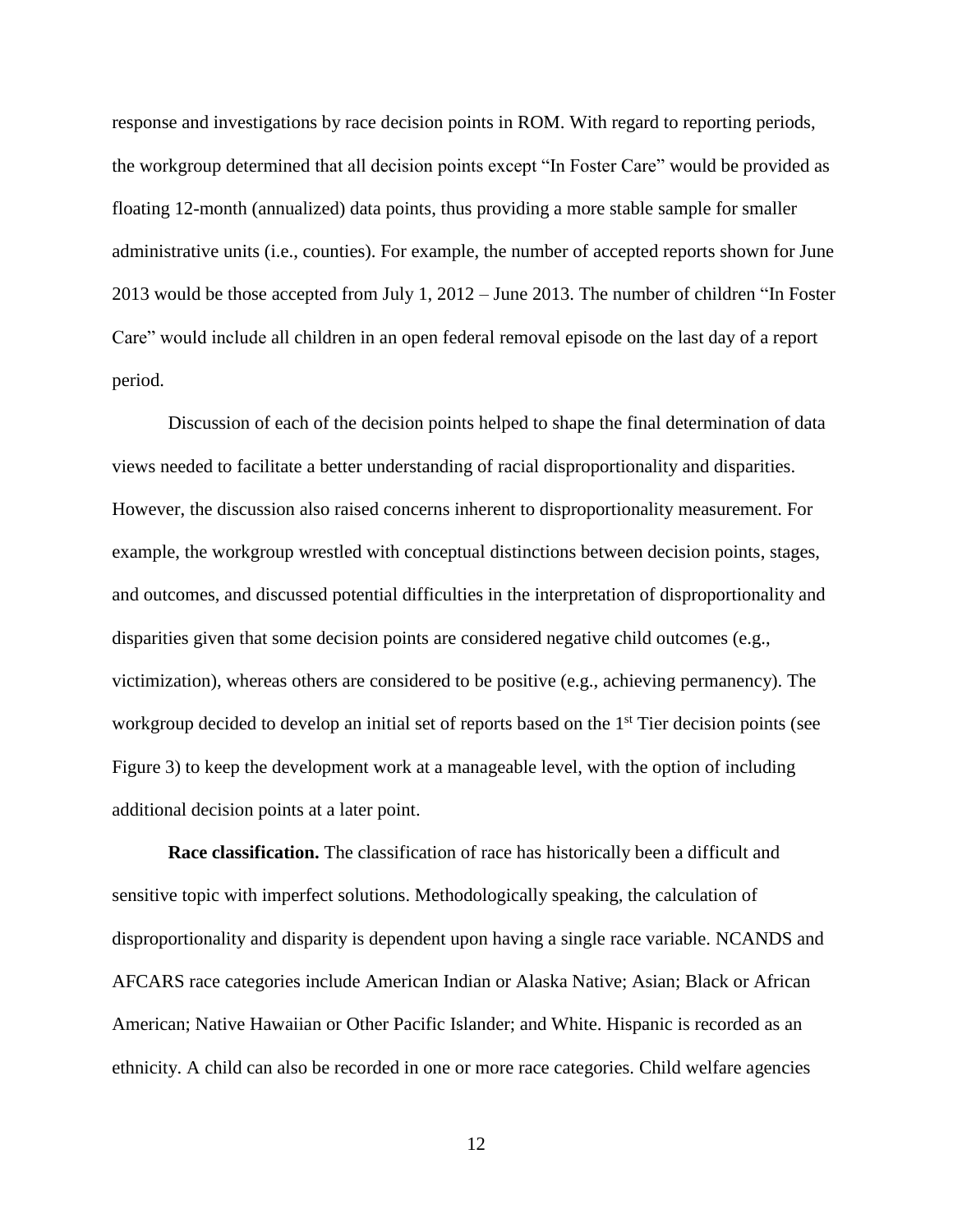that categorize racial/ethnic data differently will need to be thoughtful about how they compare child welfare data to the general child population or the general population of children living in poverty by racial/ethnic group. The American Community Survey (ACS), published by the U.S. Census, collects data similarly to NCANDS and AFCARS in accordance with federal standards that mandate two distinct questions regarding race: first, a question is asked about Hispanicorigin, and second, a question is asked about race. For example, non-Hispanic children with one race noted (e.g., Black) are categorized as Black. Non-Hispanic children with more than one race field are classified as two or more races. In addition, care must be taken to minimize the potential overlap between the Hispanic origin and racial categories as it is possible to extract data as single race (race alone) or in combination with other race(s).<sup>2</sup> An important consideration for developing reports on racial disproportionality and disparities is to treat race classifications as consistently as possible throughout the reports and with the "base population" data source, whether that be general population data or data from prior child welfare decision points. Notably, workgroup members pointed out that racial/ethnic data are sometimes not captured due to the choice of the child or family member or because it is unknown. This is particularly problematic in initial child protective services (CPS) reports where the information is often not recorded, which may limit the meaningful examination of racial disproportionality at this early stage of child welfare involvement. The determination of race/ethnicity may also be made by the caseworker instead of the child or family member, leading to error. Further, the selfidentification of race/ethnicity may change over time (U.S.D.H.H.S., 2016). Therefore, agencies are advised to clarify the process through which child race/ethnicity is determined in their

 $\overline{\phantom{a}}$ 

<sup>2</sup> For more detail, readers are encouraged to visit "A Compass for Understanding and Using the American Community Survey Data: What Researchers Need to Know" <https://www.census.gov/content/dam/Census/library/publications/2009/acs/ACSResearch.pdf>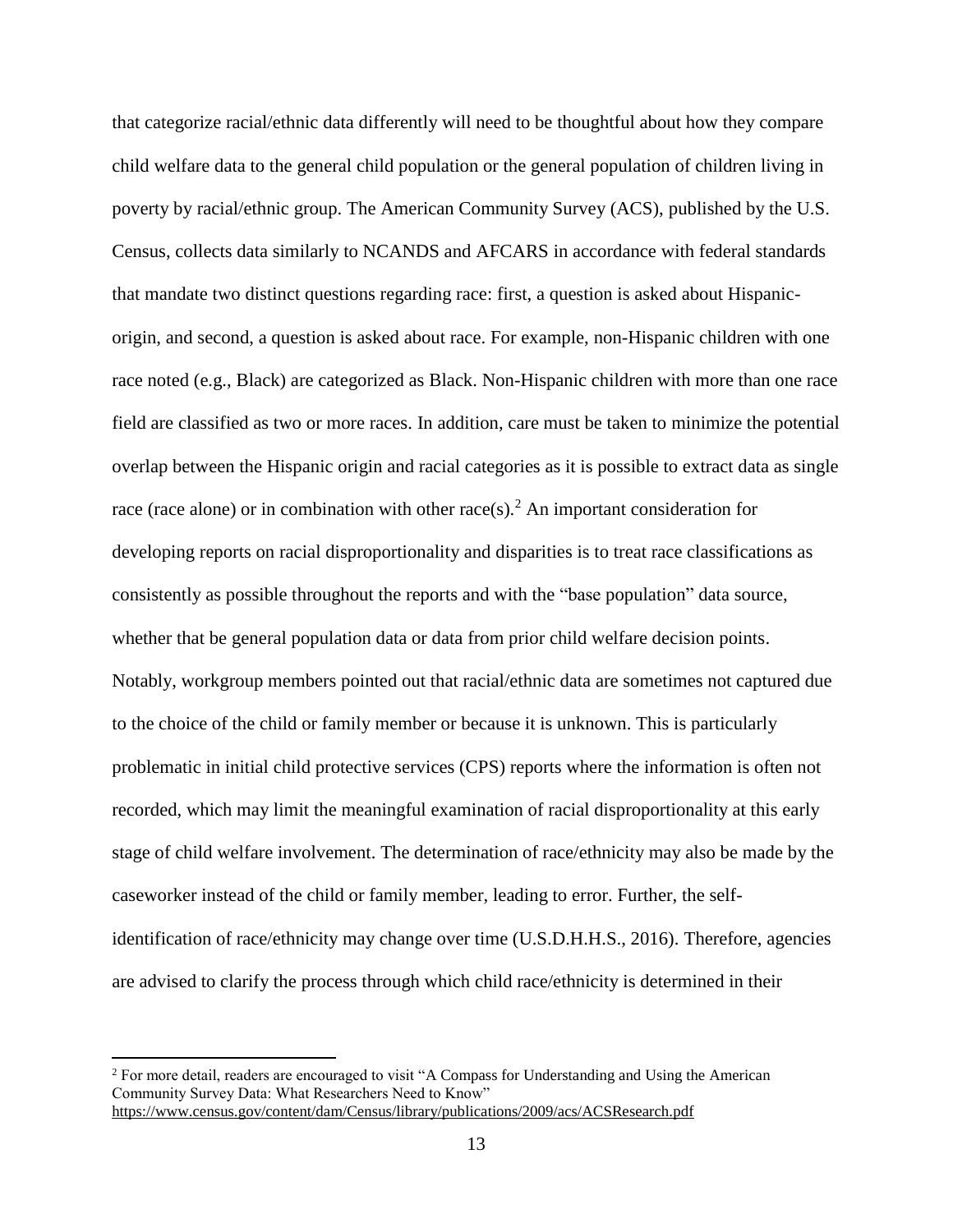jurisdictions and the points at which it is collected to better assess the validity of their race/ethnicity data.

**Base population selection.** The selection of a "base population" is a fundamental component of the calculation of disproportionality and disparities. The workgroup discussed three base population options that reflected available data on race composition: children in the general population, children in the general population living in poverty, and the population of children in prior child welfare decision points. The workgroup discussed several considerations in the selection of these base populations, which are presented here in turn.

*General population data***.** Some workgroup members use private sources for general population estimates (e.g., Claritas) while others use publicly available Census data. The ACS is considered the best source of data on detailed demographic, social, economic and housing characteristics. As such, it has several advantages that were appealing to this project, such as yearly population estimates by racial/ethnic and age groupings at the county level, as well as data on children living in poverty. However, several considerations are important to note when using this data. First, ACS data represent estimates of community characteristics rather than individual counts (as in Census data). Second, ACS releases data in three formats. The choice of format requires states to weigh the need for data on particular geographies with the timeliness and reliability of the data. Relatedly, data should not be compared for overlapping periods. This is an important consideration when choosing between the one, three and five-year estimates and determining how frequently the data will need to be updated.

*Poverty population.* A major disadvantage of using the general population data in disproportionality calculations stems from the fact that not every child in the general population is at risk of maltreatment, whereas children with specific demographic characteristics in the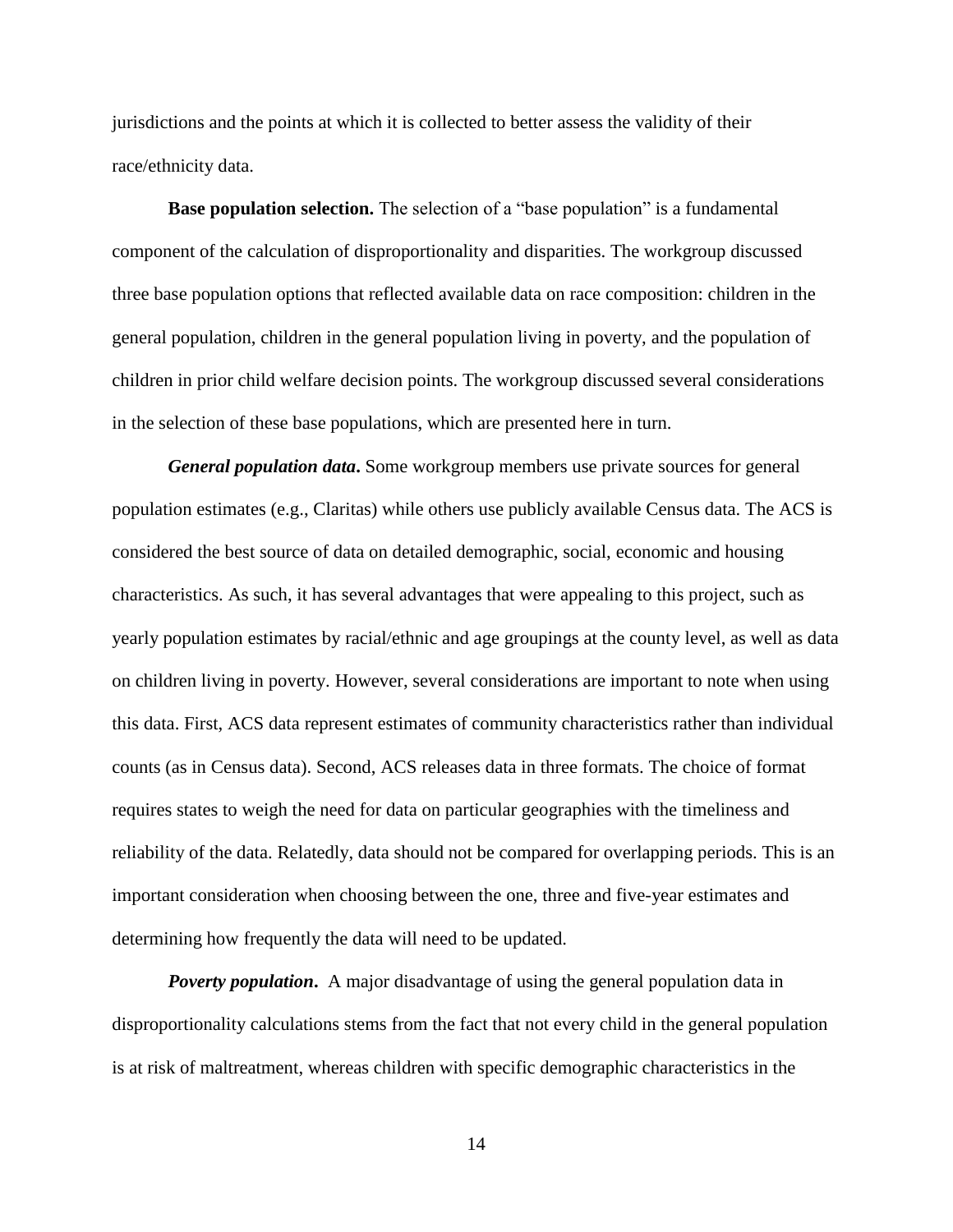general population, specifically children with limited resources, are more likely to come to the attention of CPS. Given the high correlation between poverty and child maltreatment in past research, workgroup members agreed that using child poverty population data yields useful comparisons with general child population data. With regard to the population of children living in poverty, the U.S. Census Bureau produces a number of data sources that include estimates of an area's population living below the poverty threshold. ACS is one such source. Differences exist in the methodologies for estimating poverty across these sources, so the choice of source should be carefully considered.

*Population of prior decision points***.** Past research suggests that racial/ethnic differences exist at several points in the child welfare decision making continuum, even after controlling for a variety of a child and family risk factors (Fluke et al., 2011). Therefore, using the population of children in prior child welfare decision points (i.e., chaining) offers the clear advantage of the more precise identification of disproportionality and disparities when compared to other methods (Morton, Ocasio, & Simmel, 2011). For example, the calculation of disproportionality or disparity at the point of entry into foster care might rely on accepted reports as the base population (i.e., denominator). By isolating specific decision points, agencies are positioned to explore potential sources of disproportionality or disparity that may be occurring within the child welfare system.

Given the range of what workgroup members desired to use as the base population in the calculations for their agency's report, ROM enabled each state jurisdiction to select from the three base populations discussed for each decision point using the system's administrative tools. A flexible chaining approach was built into the report system so that agencies could make their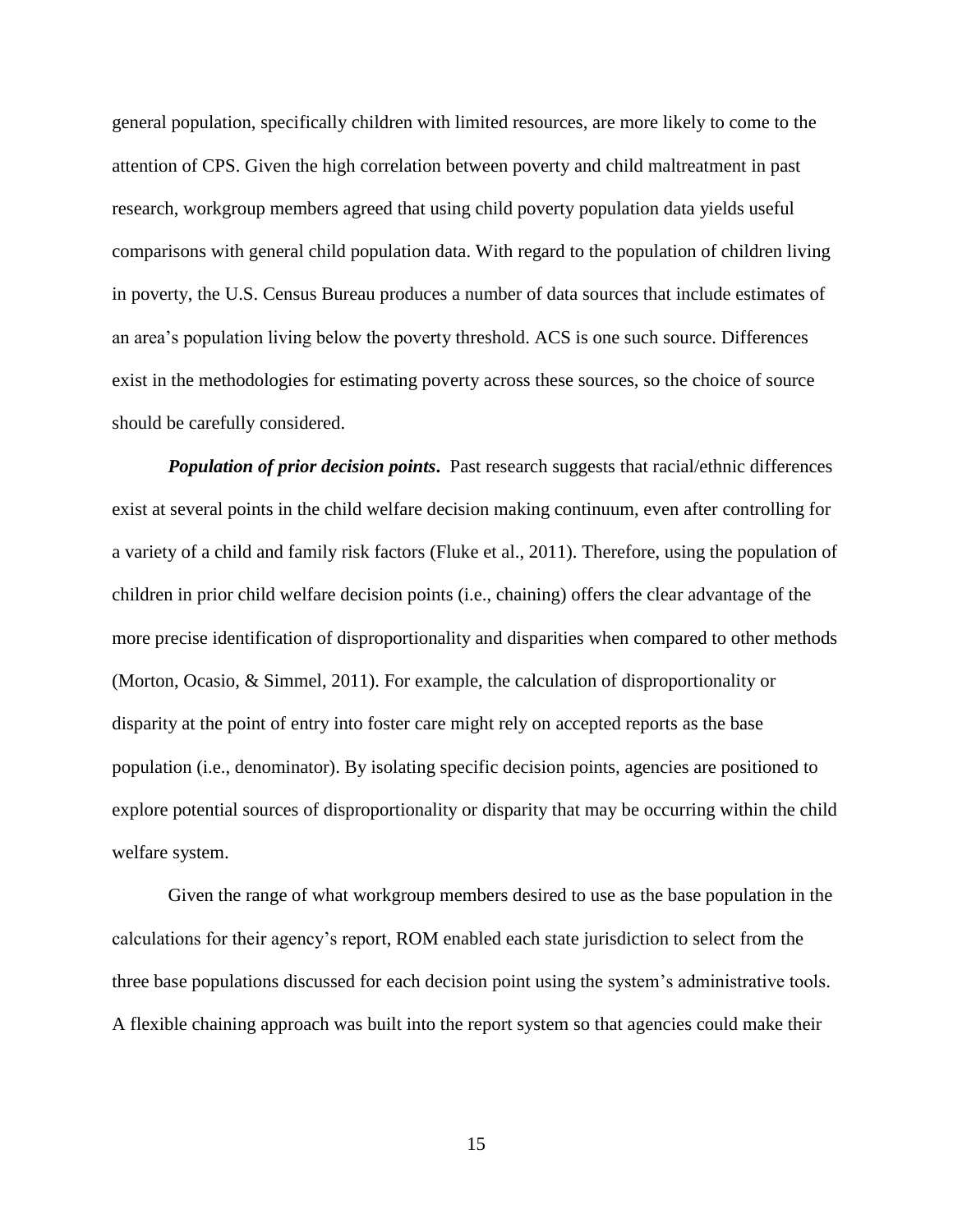own decisions on what prior decision point they wanted to use in the calculation of disproportionality and disparity for each report.

#### **Measurement Methods**

The workgroup discussed the three commonly used for measuring racial disproportionality: DPA (i.e., Decision Point Analysis), DI (i.e., Disproportionality Index), and DR (i.e., Disproportionality Ratio; Shaw, Putnam-Hornstein, Magruder, & Needell, 2008; 2011). As mentioned earlier, the DPA compares the proportion of race/ethnicity groups represented at various child welfare decision points with the representation of race/ethnicity groups in a base population (Figure 1). DPA offers some measurement advantage in that it shows a set of decision points together in relation to base population data (i.e., general, poverty, and prior decision point populations). However, a disadvantage is the point-in-time nature of the report, which does not demonstrate trends. However, it is possible to generate trends in disproportionality and disparity at decision points over time in specific reports, and to make comparisons at the regional or county level. In its application of the DPA measure, the workgroup concluded that the reports should be designed so that state or local agencies could determine what decision points they wanted to include in the DPA report since data availability was not consistent across jurisdictions and the preferences of workgroup members varied.

The DI measurement method uses the percentage of a race group in a base population as the denominator and the percent of the race group in the decision point as the numerator (Figure 2). An advantage of the DI reports is that they are fairly easy to interpret with some help (or good labeling), and provide a good comparison across racial/ethnic groups. The DR uses the DI scores to calculate a ratio between one race group's disproportionality to that of another group (Figure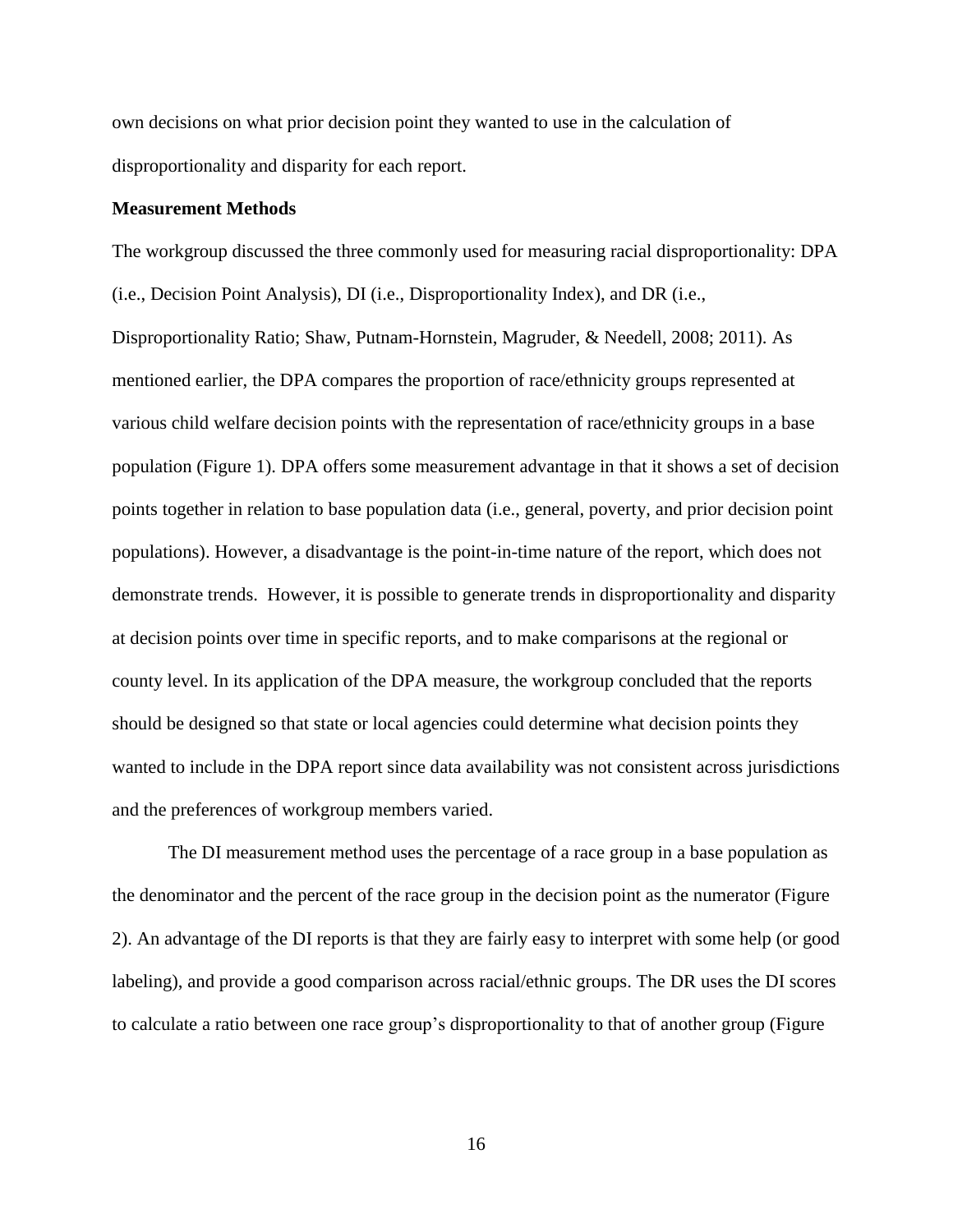3). While the DR calculation is more complicated to calculate, several workgroup members cited it as easier to use with stakeholders.

In the end, the workgroup decided to include all three of the measurement methods. Both trend and unit (e.g., statewide, region, etc. for those unit levels defined by geographic county) views are provided in the reports for each type of measurement method. Such reports are available for each decision point using the base population selected by the jurisdiction.

#### **RDD Report Design**

The workgroup strived to achieve four goals in designing a set of RDD reports: (1) maintain a consistent report focus on the effect of race on case decision making and program services design; (2) develop as few reports as possible to tell the story that leads to appropriate action as more reports and additional data can overwhelm users and lead to inaction; (3) present data in a way that is as familiar and easily understood as possible; and (4) increase analytic capacity to support users in assessing historic trends, comparing geographically defined administrative units (i.e., county and larger), and to the extent possible, enabling cross tabulation of the data to address more in-depth questions. Another factor affecting report design was the desire to minimize the cost of both coding and development.

The designing of the reports was envisaged in two phases. A fairly comprehensive set of reports were developed in the first phase including a set of disproportionality and disparity reports for each of the six 1<sup>st</sup> Tier decision points. In addition, a summary report was created that demonstrated outcomes and key process indicators by race. A second phase of the report development process was outlined to capture additional decision points (e.g., alternative response), enable other crosstab functionalities (e.g., by race and age), and refine the data display to further summarize data.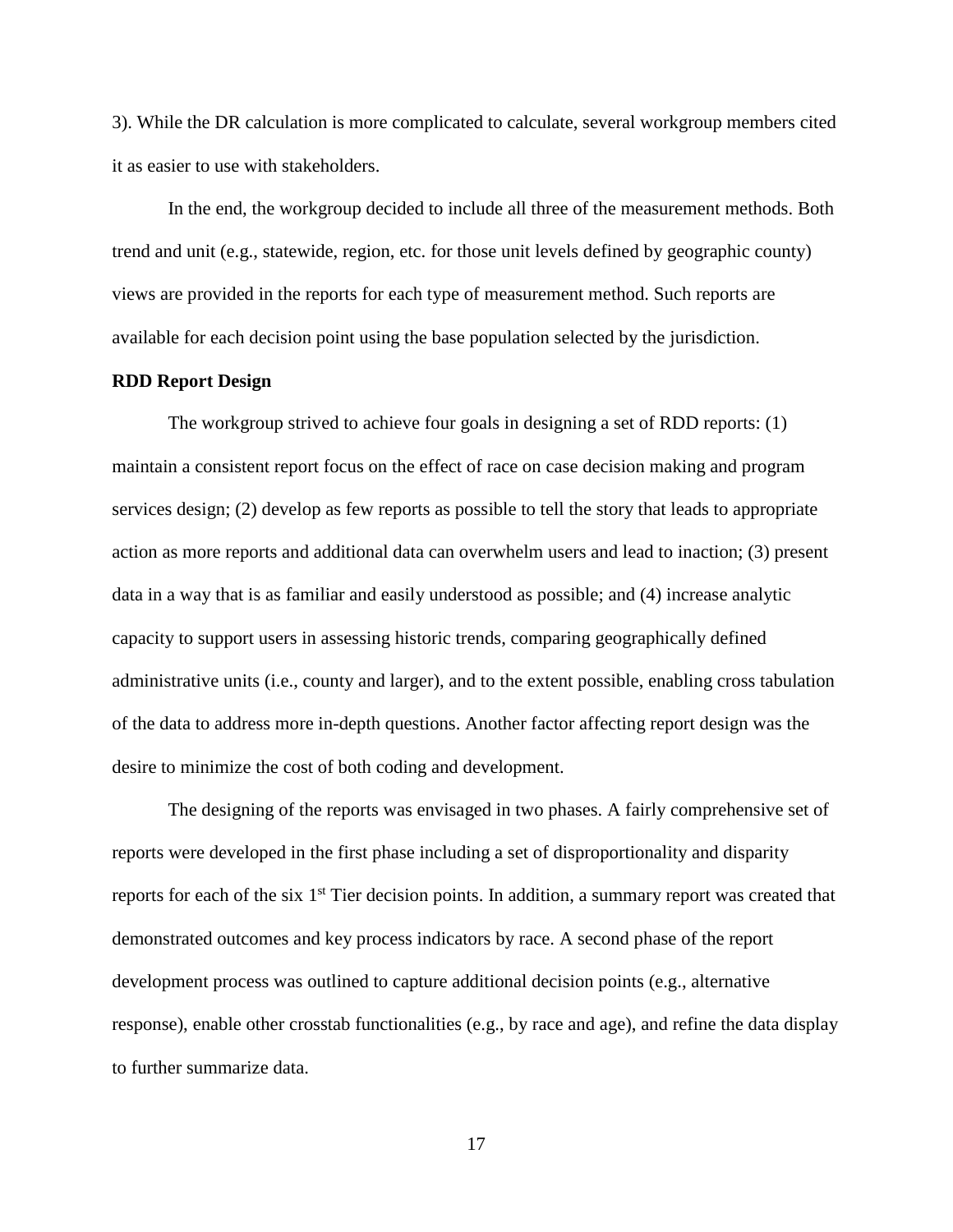#### **Implementation**

Workgroup participants were interviewed after the implementation of the reports during September and October of 2015 to gain a better understanding of state and local implementation experiences and to assist staff in their use of the data. Of the 18 representatives from 10 jurisdictions (nine states and one county) that participated in the RDD workgroup, the lead person identified for each jurisdiction was asked to participate in a one-hour, semi-structured telephone interview. These individuals were considered to be information rich by the research team's staff based on their level of RDD workgroup participation and experience in system implementation. Of 10 lead people identified, seven participated in the interviews. Of the three individuals who were not interviewed, two no longer worked for the agency and one was with an agency still in the developmental stages of implementing the larger reporting infrastructure. A doctoral student with no prior involvement with the project conducted the interviews using a semi-structured guide (available upon request). The doctoral student recorded the interviews and analyzed the transcripts thematically. Findings were presented to the Leadership Council and addressed the workgroup process, RDD reports product, agency environmental factors, implementation status, and implementation decisions.

Overall, the workgroup process of report development was viewed very positively. Workgroup members reported enjoying the opportunity to work in collaboration with their peers in other states and to exchange ideas. Participants appreciated the expertise and resources provided at the meetings, and commented on the helpfulness of the research review provided.

At the time of the interviews, states were at various stages of RDD report implementation ranging from system testing to training end users. Beyond the common challenges that states reported, such as limited human resources, the most prevalent theme that emerged from the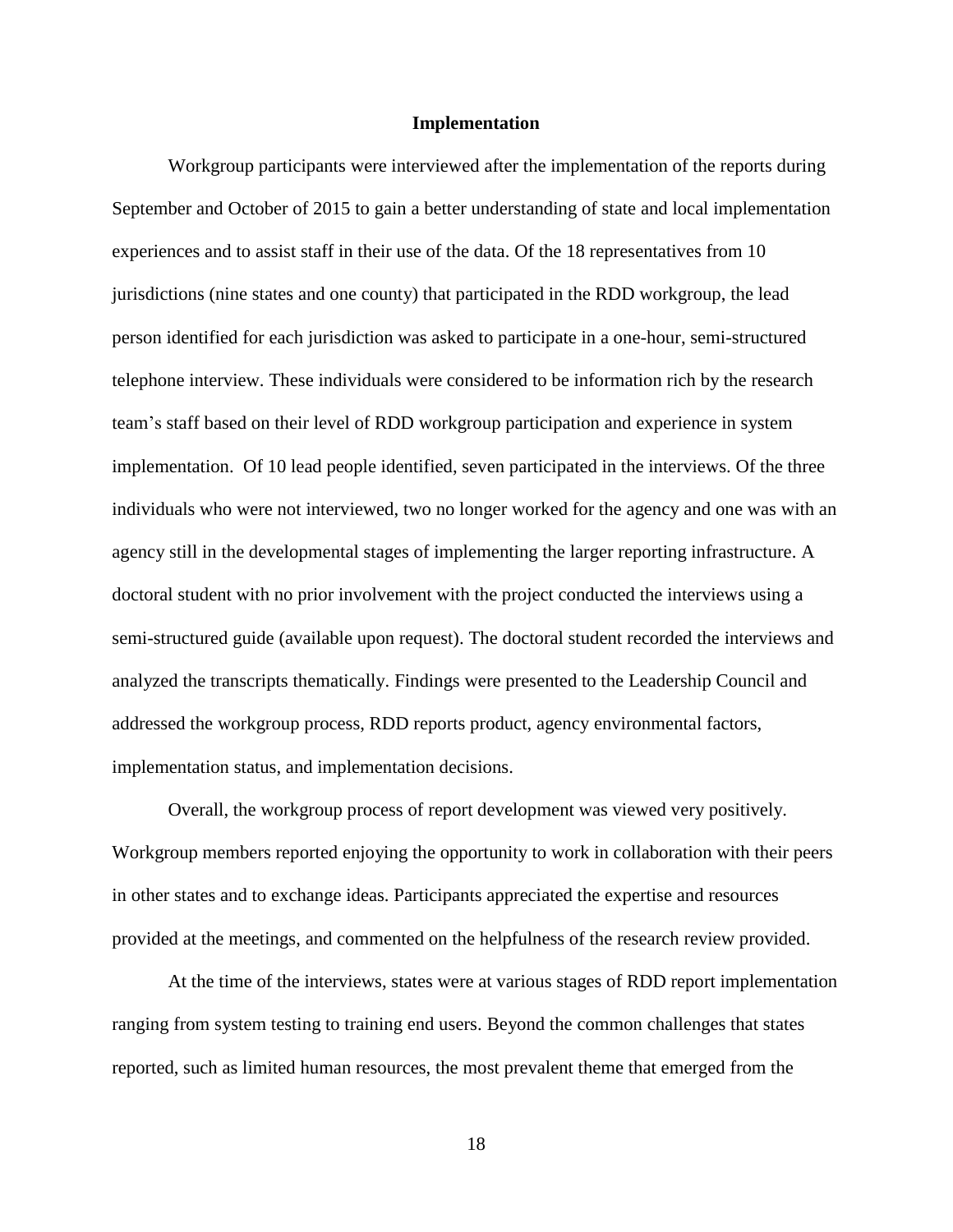interviews was the complexity and sensitivity of the topic of disproportionality, from measurement and reporting to addressing the dynamics reflected in the data.

Challenges also emerged with regard to report selection. With six  $1<sup>st</sup>$  Tier decision points (see Figure 4), two measurement methods (Disproportionality Index and Disparity Ratio), Decision Point Analysis, and the summary of major outcomes reports, 14 reports were possible. To address this complexity, agencies were encouraged to initially display either the DI or the DR reports based on the agency's preferred reporting approach. While the two measurement methods are different, there is overlap given that the DI is used to compute the DR (see Figure 2). Some agencies also chose to simplify their approach by using fewer decision points from Figure 4.

Another layer of complexity involved decisions about which base population to use for each of the decision point calculations and how to inform users of its meaning. While using the general child population has the advantage of easy explanation, it fails to consider that not every child in the general population is at risk of maltreatment. Using the base population of children in poverty accounts for the inordinate risk these children have of child welfare services involvement; however, it is unable to isolate decision points where disproportionality or disparity may be occurring in the child welfare system, knowledge that holds potential for targeting solutions within the system. Therefore, agencies were encouraged to use the chaining method with the selection of decision points left to each unique policy and program environment.

To begin to address these measurement and reporting challenges, as well as the important work of developing strategies to address disproportionality, some states embarked on efforts to engage internal and external stakeholders to support this work. For example, across the regional offices of one state, Diversity Action Teams review RDD data and develop action plans with oversight from a state level workgroup overseen by a Multicultural Affairs Director. Another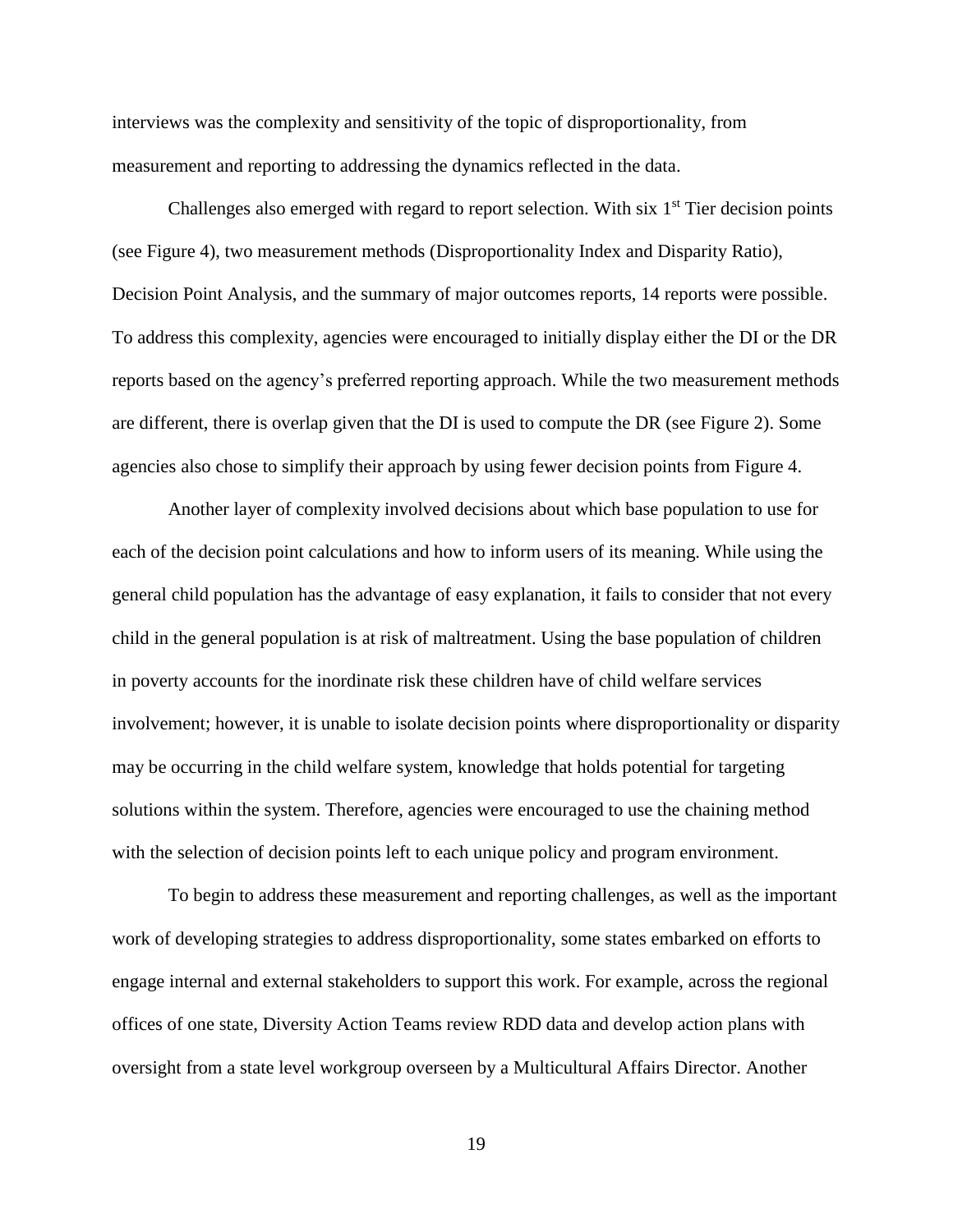state established an effective regional group that works in partnership with a local university to monitor data and generate ideas to improve policy and practice. A third state adopted a community-based approach by operating a community-wide workgroup comprised of child protective services, service providers, judges, and community members. A fourth state prioritized public access to the RDD data as an initial step to guide the prioritization of concerns and related responses.

#### **Conclusion**

Recommended strategies to monitor racial/ethnic disproportionality and disparities include the collection of "nuanced" longitudinal data that is publicly accessible (Martin  $\&$ Connelly, 2015). Further, a recent study of state initiatives to address racial disproportionality and disparities in child welfare concluded that data needs to be available at multiple levels, at key decision points, and in user-friendly formats for regular review (Miller & Esenstad, 2015). The 10 state workgroup identified similar considerations in their development of the RDD reports and designed a customizable reporting model that uses up-to-date administrative data to monitor disproportionality and disparities by providing detailed data on trends over time with options that take child poverty and prior decision points into consideration.

Developing these reports in ROM provided several advantages including the automatic generation of reports using up-to-date data; the co-location of RDD reports alongside other key performance indicators; and the ability to use other features of the reporting system to enable views of historical trends and comparisons of management units. Further, the prior ability to crosstab outcomes and other key performance indicators by race/ethnicity supplemented the RDD reports. At the same time, having the RDD reports become a part of the existing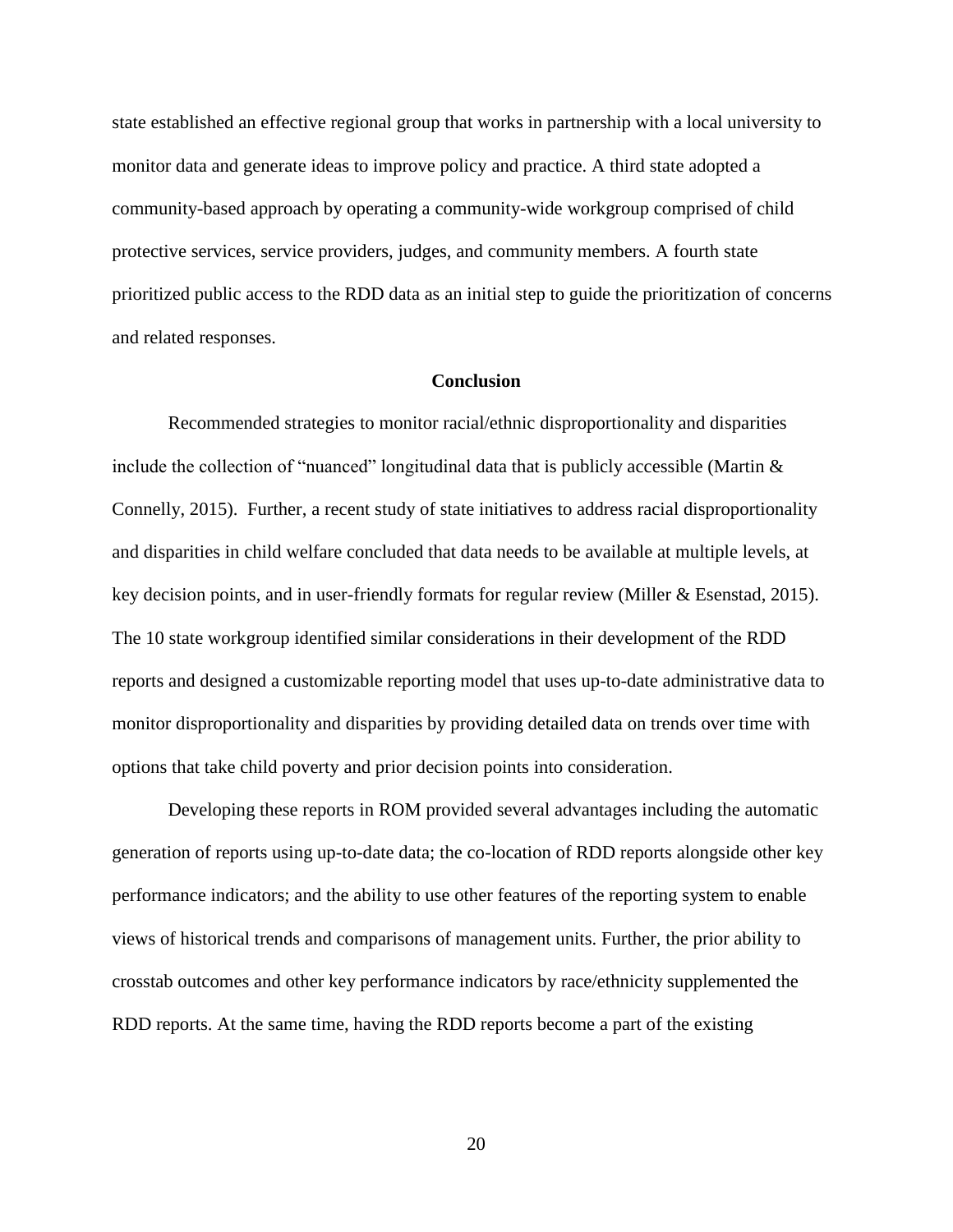comprehensive reporting system offered advantages over reporting methods previously undertaken by focusing on disproportionality and disparities at specific decision points.

The multi-state RDD report development process, which included content on disproportionality theory, research, and measurement, was essential in preparing members to consider the possible sources of racial/ethnic disproportionality and disparities in their jurisdictions including the disproportional needs of children occurring outside of the child welfare system, as well as internal dynamics within the system. Building this foundation was central to the design and implementation of the reporting models. However, current implementation efforts highlight promise but also challenge in introducing RDD data analysis and use in child welfare agencies.

Our recommendations for next steps recognize the complexity and sensitivity of RDD data, especially given the emotive topic of race coupled with the often involuntary context of child welfare involvement for families. First, promoting the understanding and interpretation of the complex report information is essential, including sufficient training for users in both the measures and context. Second, user training should focus on how the data can be applied to reviews of policies and practices that are meaningful to multiple stakeholders. Therefore, review processes and related decisions should be as transparent as possible and include relevant stakeholders, particularly community members. Finally, in addition to local collaboration, the work presented highlights the value of a multi-state collaboration given shared challenges in the implementation of reports, interpretation of the data, and the development of strategies to better identify and address sources of disproportionality and disparities at the local level. As such, local structures may benefit from developing research partnerships and cross-jurisdiction collaborations.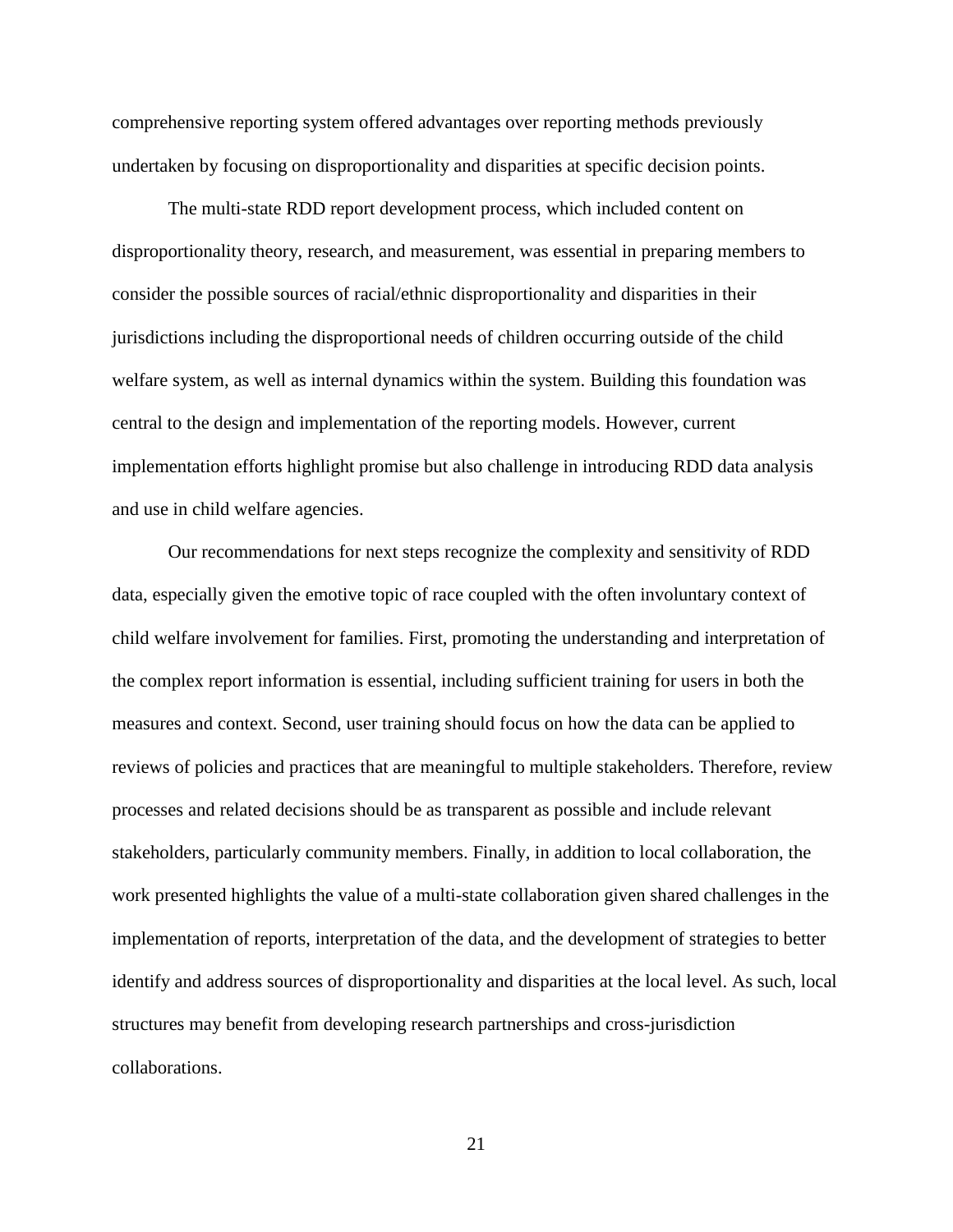#### **References**

- Bartholet, E. (2009). The racial disproportionality movement in child welfare: False facts and dangerous directions. *Arizona Law Review, 51*, 871–932.
- Bowman, A., Hofer, L., O'Rourke, C., & Read, L. (2009). *Racial disproportionality in Wisconsin's child welfare system.* Madison, WI: University of Wisconsin—Madison.

California Child Welfare Indicators Project. (n.d.) Disparity indices. Retrieved from [http://cssr.berkeley.edu/ucb\\_childwelfare/DisparityIndices.aspx.](http://cssr.berkeley.edu/ucb_childwelfare/DisparityIndices.aspx)

- Carter, V. (2010). Factors predicting placement of urban American Indian/Alaskan Natives into out-of-home care. *Children and Youth Services Review, 32*, 657-663.
- Center for the Study of Social Policy (September, 2012). *Child welfare practice: Creating a successful climate for change*. Washington, DC: Author.
- Center for the Study of Social Policy (CSSP). (December, 2011). *Disparities and disproportionality in child welfare: Analysis of the research.* Research symposium: Alliance for Racial Equity in Child Welfare. Retrieved from <http://www.aecf.org/resources/disparities-and-disproportionality-in-child-welfare/>
- Cheng, T., & Lo, C. (2012). Racial disparities in access to needed child welfare services and

worker–client engagement. *Child and Youth Services Review, 34,* 1624-1632.Chibnall, S.,

Dutch, N. M., Jones-Harden, B., Brown, A., Gourdine, R., Smith, J., Boone, A., & Snyder, S. (2003). *Children of color in the child welfare system: Perspectives from the child welfare community*. Washington, DC: U. S. Department of Health and Human Services, Children's Bureau, Administration for Children and Families.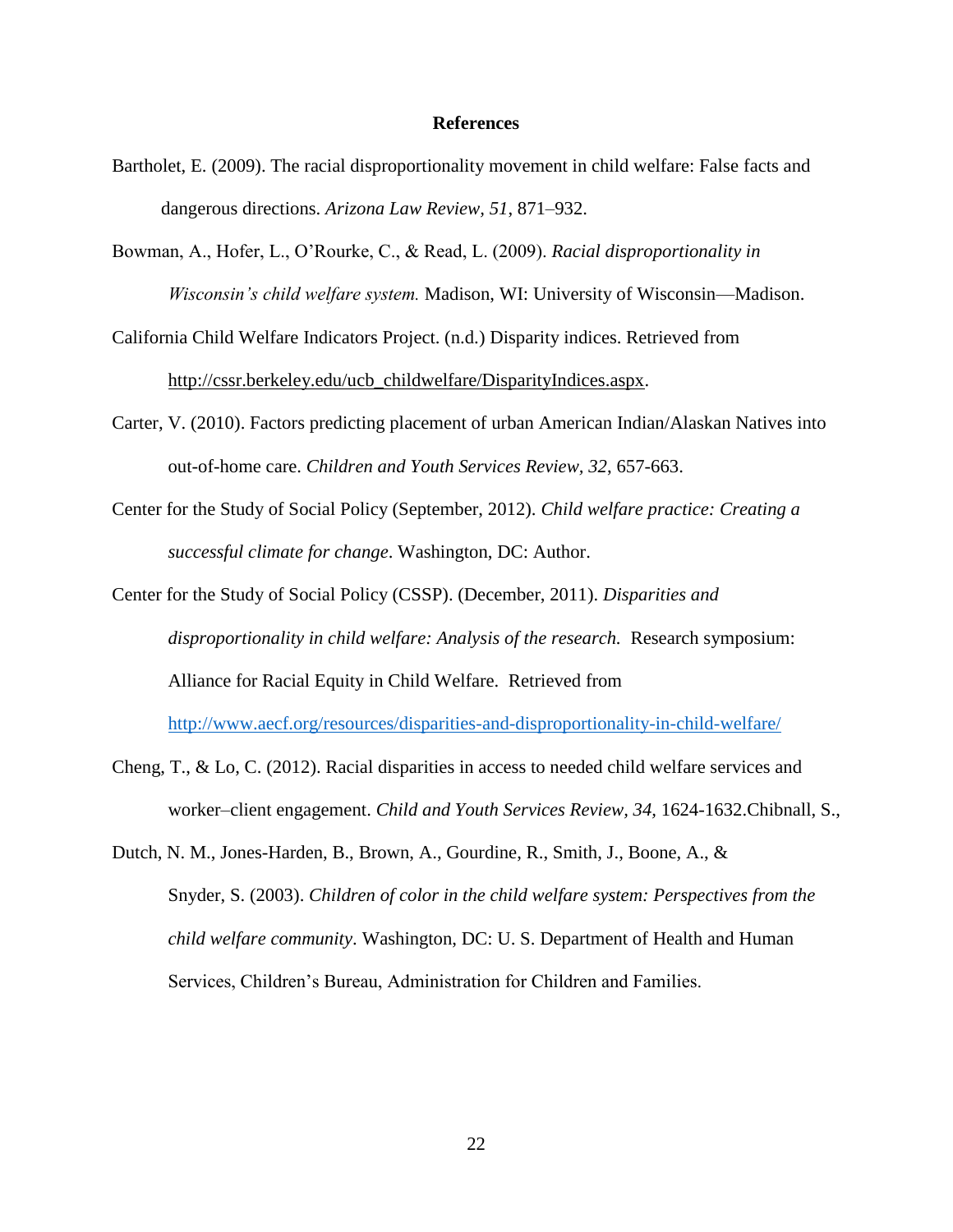- Cort, N. A., Cerulli, C., & He, H. (2010). Investigating health disparities and disproportionality in child maltreatment reporting: 2002-2006. *Journal of Public Health Management and Practice, 16*(4), 329-336.
- Dagleish, L. I. (2006, September). Testing for the effects of decision bias on overrepresentation: Applying the GADM model. Paper presented at the 16th ISPCAN International Congress on Child Abuse and Neglect, York, England.
- Dettlaff, A. J, Rivaux, S. L., Baumann, D. J., Fluke, J. D., Rycraft, J. R., & James, J. (2011). Disentangling substantiation: The influence of race, income, and risk on the substantiation decision in child welfare. *Children and Youth Services Review, 33,* 1630- 1637.
- Drake, B., Jolley, J. M., Lanier, P., Fluke, J., Barth, R. P., & Jonson-Reid, M. (2011). Racial bias in child protection? A comparison of competing explanations using national data. *Pediatrics, 127*(3), 471.
- Drake, B., Lee, S. M., & Jonson-Reid, M. (2009). Race and child maltreatment reporting: Are Blacks overrepresented? *Children and Youth Services Review, 31,* 309-316.
- Fluke, J., Harden, B.J., Jenkins, M., Ruehrdanz, A. (September, 2010). Research Synthesis on Child Welfare Disproportionality and Disparities. In *Disparities and disproportionality in child welfare: Analysis of the research* (pp. 1-93). Research Symposium: Alliance for Racial Equity in Child Welfare. Retrieved from

<http://www.aecf.org/resources/disparities-and-disproportionality-in-child-welfare/>

- Font, S. A. (2013). Service referral patterns among Black and White families involved with child protective services. *Journal of Public Child Welfare, 7,* 370-391.
- Kim, H., Chenot, D., & Ji, J. (2011). Racial/ethnic disparity in child welfare systems: A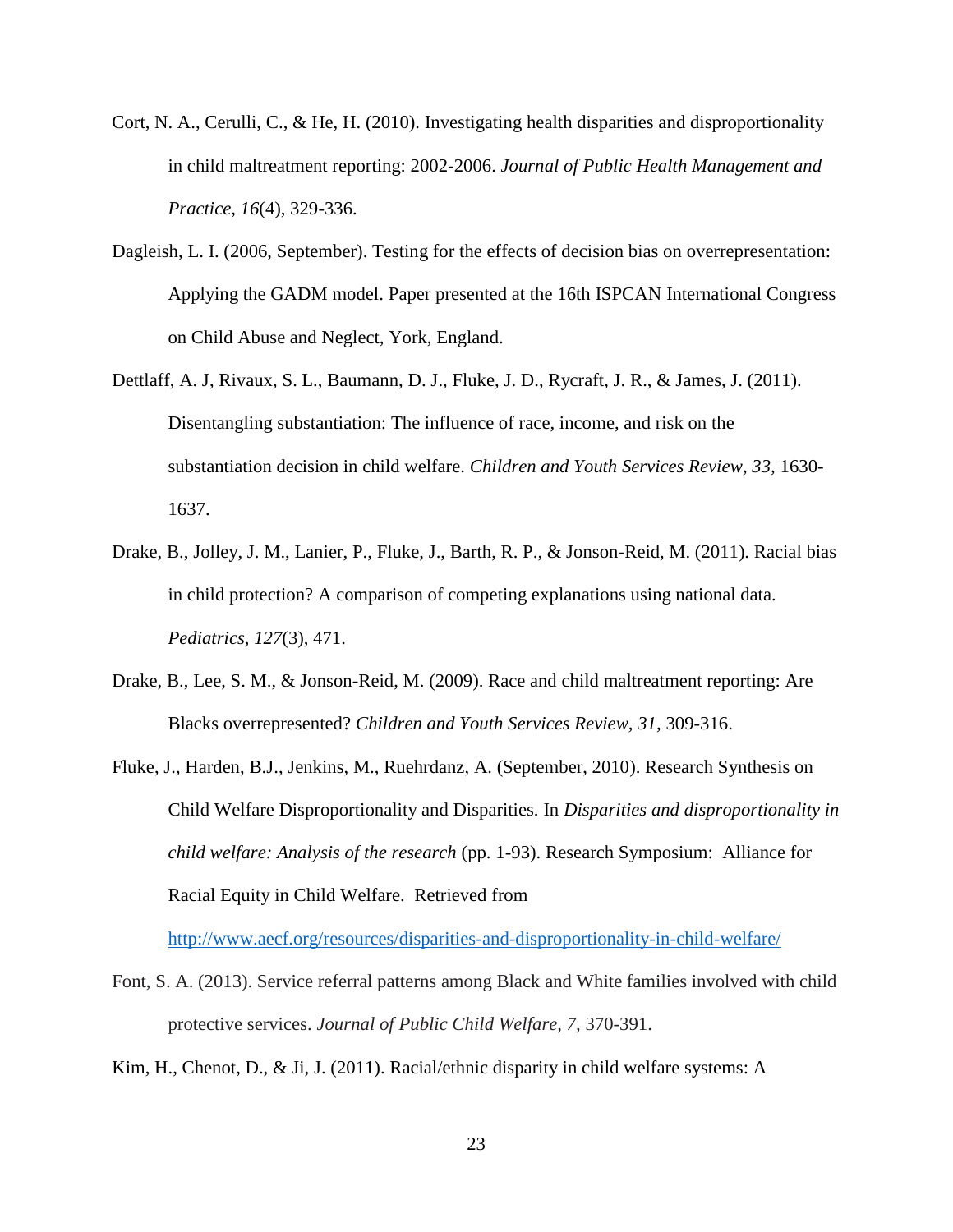longitudinal study utilizing the Disparity Index (DI). *Children and Youth Services Review, 33*, 1234-1244.

- Knott, T., & Donovan, K. (2010). Disproportionate representation of African-American children in foster care: Secondary analysis of the National Child Abuse and Neglect Data System, 2005. *Children and Youth Services Review, 32,* 679-684,
- Johnson-Motoyama, M., Dettlaff, A. J., & Finno, M. (2012). Parental nativity and the decision to substantiate: Findings from a study of Latino children in the second National Survey of Child and Adolescent Well-being (NSCAW II). *Children and Youth Services Review, 34*(11), 2229-2239. doi:http://dx.doi.org/10.1016/j.childyouth.2012.07.017
- Jonson-Reid, M., Drake, B., & Zhou, P. (2013). Neglect subtypes, race, and poverty: Individual, family, and service characteristics. *Child Maltreatment, 18*(1), 30-41. doi:10.1177/1077559512462452
- Maguire-Jack, K., Lanier, P., Johnson-Motoyama, M., Welch, H., & Dineen, M. (2015). Geographic variation in racial disparities in child maltreatment: The influence of county poverty and population density. *Child Abuse & Neglect, 47*, 1-13. doi:http://dx.doi.org/10.1016/j.chiabu.2015.05.020
- Martin, M. & Connelly, D. (2015) Achieving racial equity: Child welfare policy strategies to improve outcomes for children of color. Center for the Study of Social Policy. Retrieved from

[https://ncwwi.org/files/Cultural\\_Responsiveness\\_\\_Disproportionality/Achieving\\_Racial\\_](https://ncwwi.org/files/Cultural_Responsiveness__Disproportionality/Achieving_Racial_Equity.pdf) [Equity.pdf](https://ncwwi.org/files/Cultural_Responsiveness__Disproportionality/Achieving_Racial_Equity.pdf)

Miller, O. & Esenstad, A. (March, 2015). *Strategies to reduce racially disparate outcomes in*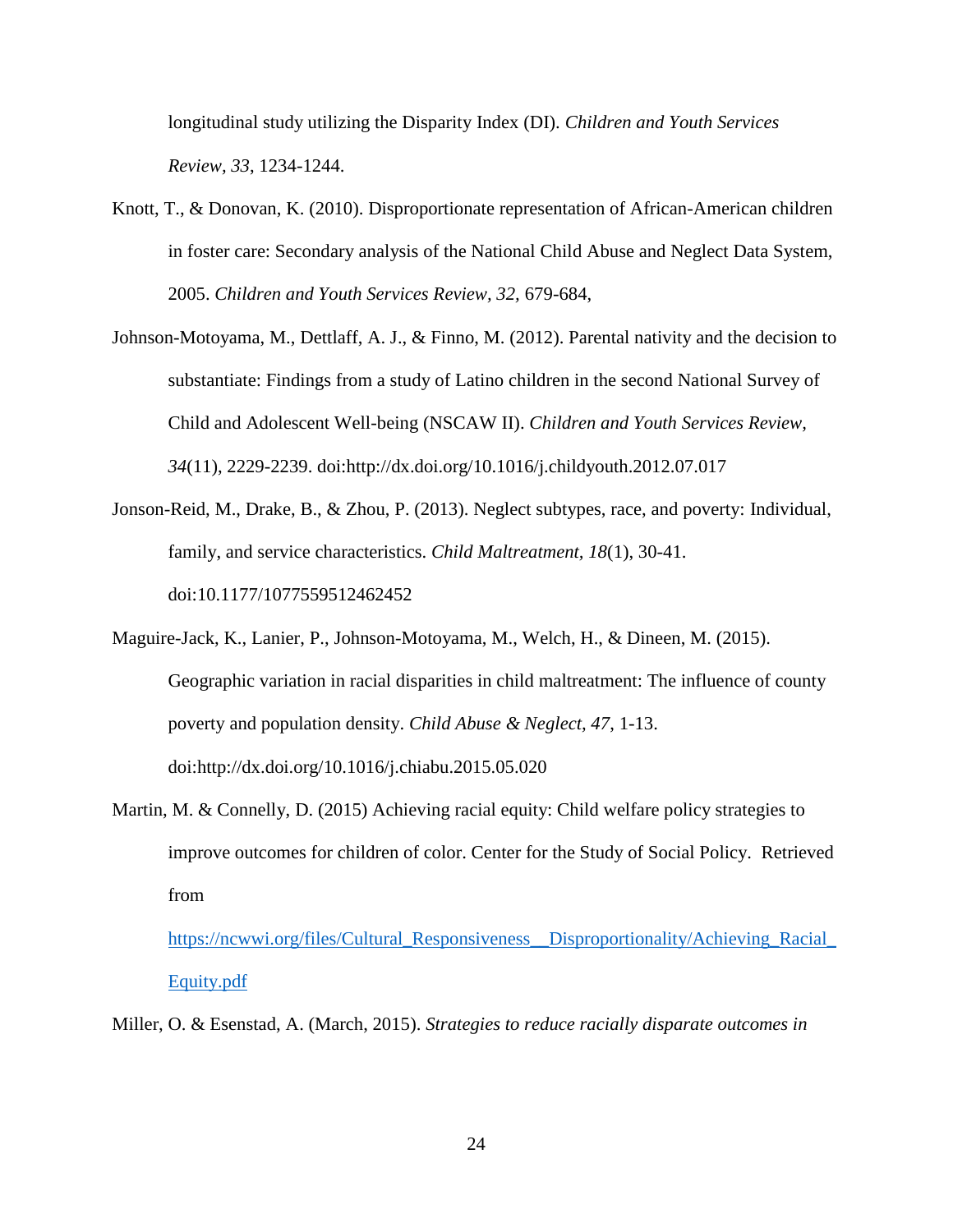*child welfare: A national scan*. Retrieved from [http://www.cssp.org/publications/child](http://www.cssp.org/publications/child-welfare/alliance/Strategies-to-Reduce-Racially-Disparate-Outcomes-in-Child-Welfare-March-2015.pdf)[welfare/alliance/Strategies-to-Reduce-Racially-Disparate-Outcomes-in-Child-Welfare-](http://www.cssp.org/publications/child-welfare/alliance/Strategies-to-Reduce-Racially-Disparate-Outcomes-in-Child-Welfare-March-2015.pdf)[March-2015.pdf](http://www.cssp.org/publications/child-welfare/alliance/Strategies-to-Reduce-Racially-Disparate-Outcomes-in-Child-Welfare-March-2015.pdf)

Morton, C. M., Ocasio, K., & Simmel, C. (2011). A critique of methods used to describe the overrepresentation of African Americans in the child welfare system. *Children and Youth Services Review, 33*(9), 1538-1542.

doi:http://dx.doi.org/10.1016/j.childyouth.2011.03.018

- Poertner, J., & Rapp, C. A. (2007). Managing information: Determining if the program is operating as intended. In J. Poertner & C. A. Rapp (Eds.), *Textbook of Social Administration: The Consumer-Centered Approach* (pp. 185-222). Binghamton, NY: Haworth Press.
- Putnam-Hornstein, E., Needell, B., King, B., & Johnson-Motoyama, M. (2013). Racial and ethnic disparities: A population-based examination of risk factors for involvement with child protective services. *Child Abuse & Neglect, 37*(1), 33-46. doi:http://dx.doi.org/10.1016/j.chiabu.2012.08.005
- Ocasio, K., Morton, C., & Simmel, C. (2013). An exploration of child welfare investigation disparity differences between states. *Journal of Public Child Welfare*, *7*(1), 79-97.
- Rolock, N., & Testa, M. F. (2005). Indicated child abuse and neglect reports: Is the investigation process racially biased? In D. Derezotes et al. (Eds.) *Race matters in child welfare. The overrepresentation of African American children in the system* (pp.119-130). Washington, DC: Child Welfare League of America.
- Sedlak, A. J., Mettenburg, J., Basena, M., Petta, I., McPherson, K., Greene, A., & Li, S. (2010). *Fourth National Incidence Study of Child Abuse and Neglect (NIS–4): Report to*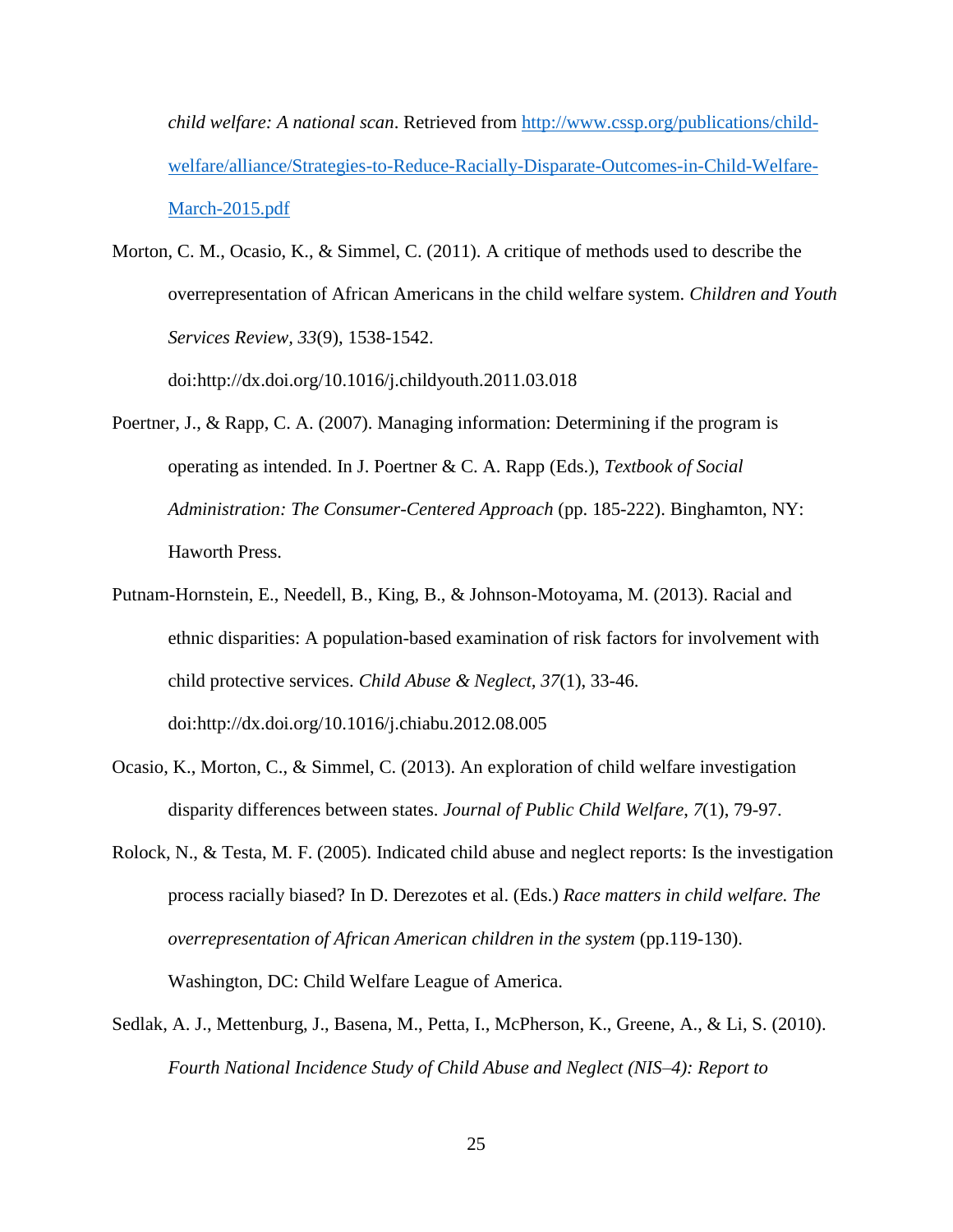*Congress, Executive Summary*. Retrieved from Washington, DC:

[http://www.acf.hhs.gov/sites/default/files/opre/nis4\\_report\\_exec\\_summ\\_pdf\\_jan2010.pdf](http://www.acf.hhs.gov/sites/default/files/opre/nis4_report_exec_summ_pdf_jan2010.pdf)

- Shaw, T.V., Putnam-Hornstein, E., Magruder, J., & Needell, B. (2008). Measuring racial disparity in child welfare. Child Welfare, 87(2), 23-36.
- Shaw, T.V., Putnam-Hornstein, E., Magruder, J. & Needell, B.(2011). Measuring racial disparity in child welfare. In D.K. Green, K. Belanger, R.G. McRoy, & L. Bullard (Eds.), Challenging Racial Disproportionality in Child Welfare: Research, Policy, and Practice. Washington, D. C.: CWLA Press.
- State and Tribal Information Systems. (2015, August 13). Retrieved from <http://www.acf.hhs.gov/programs/cb/research-data-technology/state-tribal-info-systems>
- Summers, A. (2015). *Disproportionality rates for children of color in foster care (fiscal year 2013).* Retrieved from<http://www.ncjfcj.org/Dispro-TAB-2013>
- U.S. Department of Health and Human Services (U.S.D.H.H.S.), Child Welfare Information Gateway. (2016). *Racial disproportionality and disparity in child welfare.* Washington, DC: Author.<https://www.childwelfare.gov/pubs/issue-briefs/racial-disproportionality/>
- Wildeman, C., Emanuel, N., Leventhal, J. M., Putnam-Hornstein, E., Waldfogel, J., & Lee, H. (2014). The prevalence of confirmed maltreatment among US children, 2004 to 2011. *JAMA Pediatrics*, *168*(8), 706-713.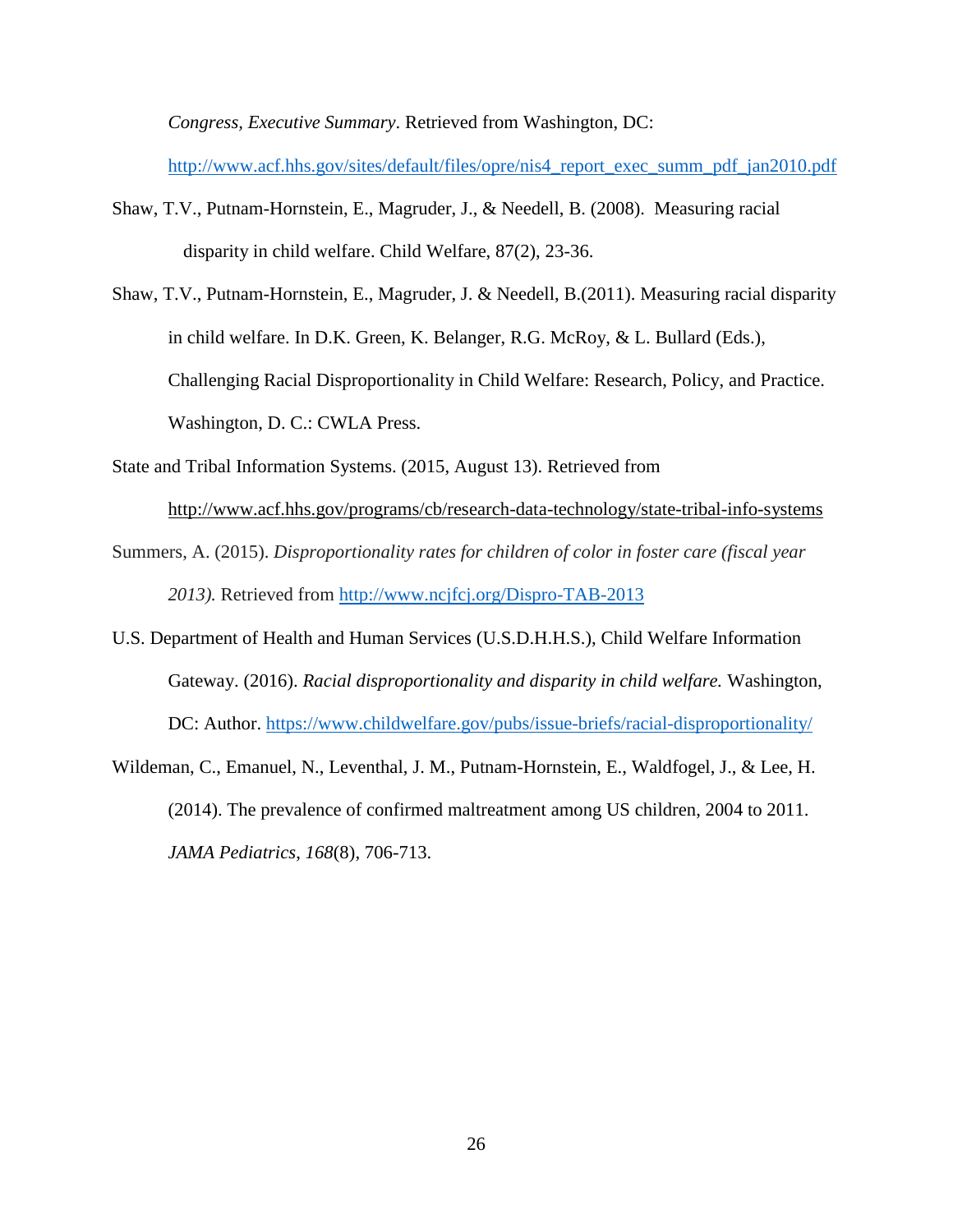

### Figure 1. Decision Point Analysis in ROM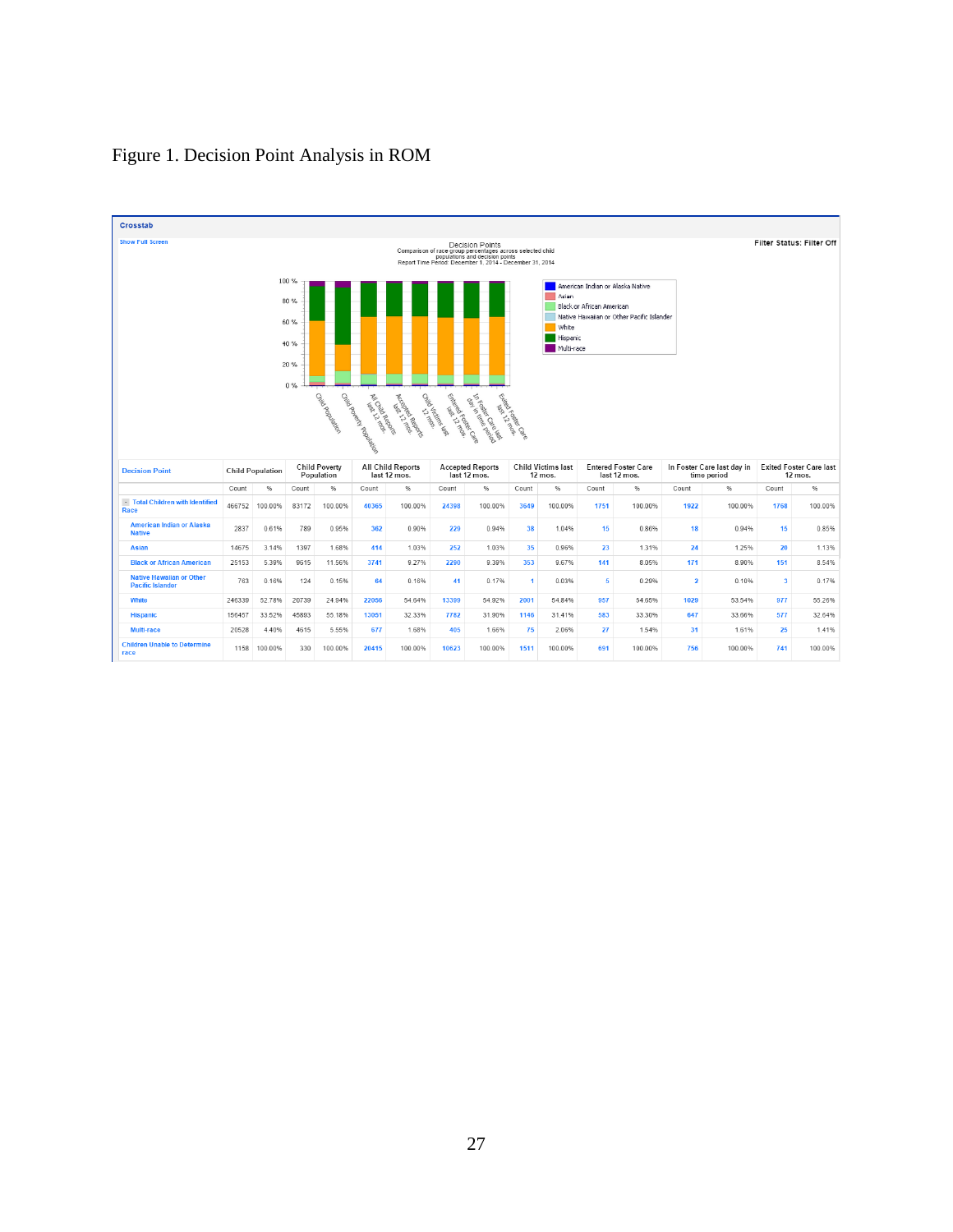

Figure 2. Calculating the Disproportionality Index and the Disparity Ratio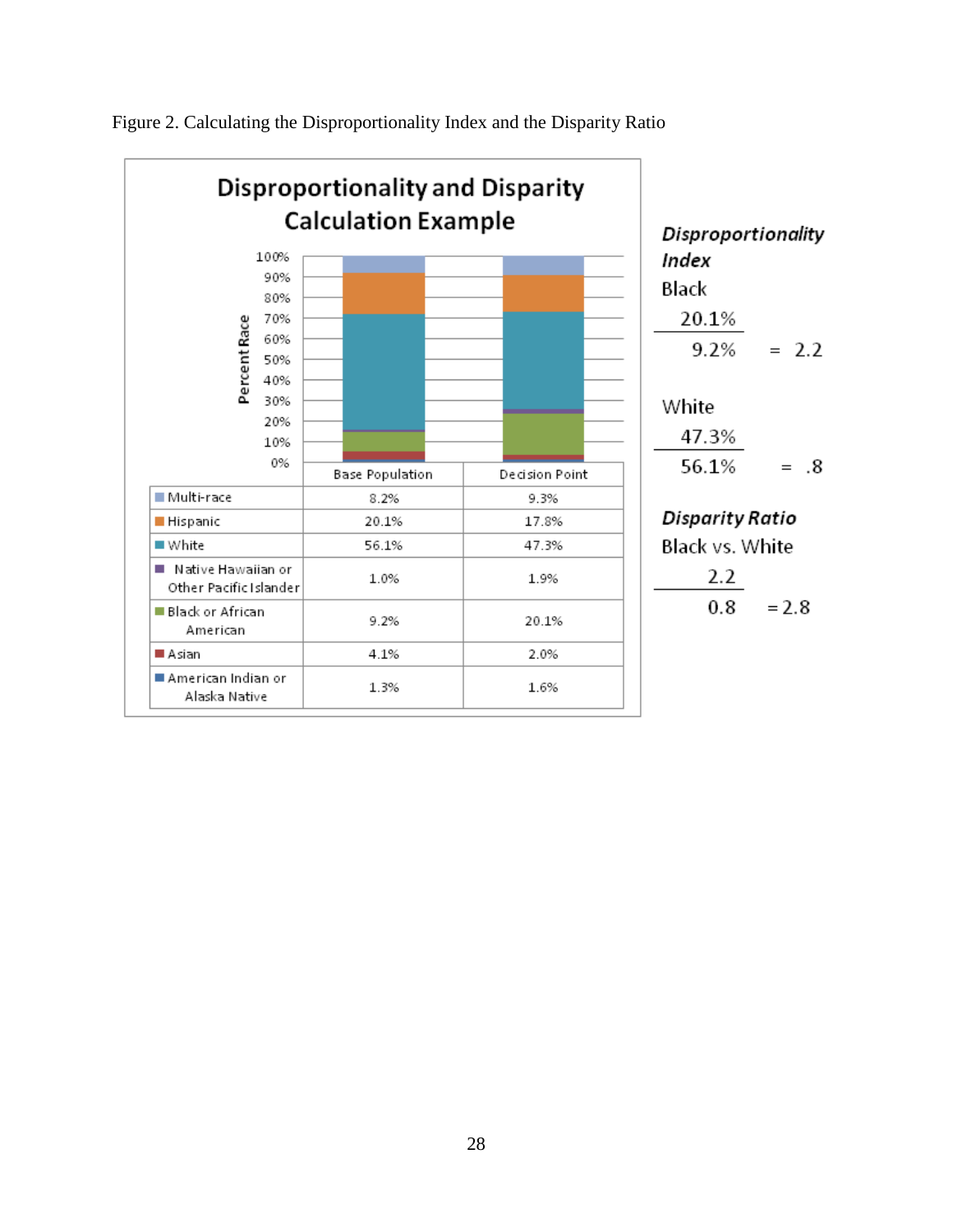# Figure 3. Disparity Ratio in ROM



Disparity: Entered Foster Care<br>Rate of the disproportionality of each race group to White children<br>entering foster care (the decision point)<br>Report Time Period: July 1, 2013 - September 30, 2015

Black or African<br>American American Indian or<br>Alaska Native

| <b>Report Period</b>                      | Jul - Dec 2013 |           |         | Jan - Jun 2014      |           |         | Jul - Dec 2014 |           |         | Jan - Jun 2015      |           |         | Jul - Sep 2015      |           |         |
|-------------------------------------------|----------------|-----------|---------|---------------------|-----------|---------|----------------|-----------|---------|---------------------|-----------|---------|---------------------|-----------|---------|
|                                           | Count          | <b>DR</b> | %       | Count               | <b>DR</b> | %       | Count          | <b>DR</b> | %       | Count               | <b>DR</b> | %       | Count               | <b>DR</b> | %       |
| - Total Children with Identified Race     | 1755           | 0         | 100.00% | 1728                | 0         | 100.00% | 1751           | $\Omega$  | 100.00% | 1813                | 0         | 100.00% | 1786                | 0         | 100.00% |
| American Indian or Alaska Native          | 11             | 0.98      | 0.63%   | 15                  | 1.37      | 0.87%   | 15             | 1.36      | 0.86%   | 23                  | 2.02      | 1.27%   | 26                  | 2.42      | 1.46%   |
| Asian                                     | 25             | 0.43      | 1.42%   | 29                  | 0.51      | 1.68%   | 23             | 0.4       | 1.31%   | 22                  | 0.37      | 1.21%   | 21                  | 0.38      | 1.18%   |
| <b>Black or African American</b>          | 163            | 1.63      | 9.29%   | 152                 | 1.56      | 8.80%   | 141            | 1.44      | 8.05%   | 149                 | 1.47      | 8.22%   | 161                 | 1.69      | 9.01%   |
| Native Hawaiian or Other Pacific Islander | $\overline{2}$ | 0.66      | 0.11%   | $\mathbf{2}$        | 0.68      | 0.12%   | 5              | 1.69      | 0.29%   | 3                   | 0.98      | 0.17%   | $\overline{2}$      | 0.69      | 0.11%   |
| White                                     | 979            | 1         | 55.78%  | 954                 | 1         | 55.21%  | 957            |           | 54.65%  | 991                 |           | 54.66%  | 932                 |           | 52.18%  |
| <b>Hispanic</b>                           | 542            | 0.87      | 30.88%  | 550                 | 0.91      | 31.83%  | 583            | 0.96      | 33.30%  | 593                 | 0.94      | 32.71%  | 612                 | 1.03      | 34.27%  |
| Multi-race                                | 33             | 0.4       | 1.88%   | 26                  | 0.33      | 1.50%   | 27             | 0.34      | 1.54%   | 32                  | 0.39      | 1.77%   | 32                  | 0.41      | 1.79%   |
| <b>Children Unable to Determine race</b>  | 743            | 0         | 100.00% | 678                 | 0         | 100.00% | 691            | 0         | 100.00% | 733                 | 0         | 100.00% | 757                 | $\Omega$  | 100.00% |
| Dates in placement                        | Jan - Dec 2013 |           |         | Jul 2013 - Jun 2014 |           |         | Jan - Dec 2014 |           |         | Jul 2014 - Jun 2015 |           |         | Oct 2014 - Sep 2015 |           |         |